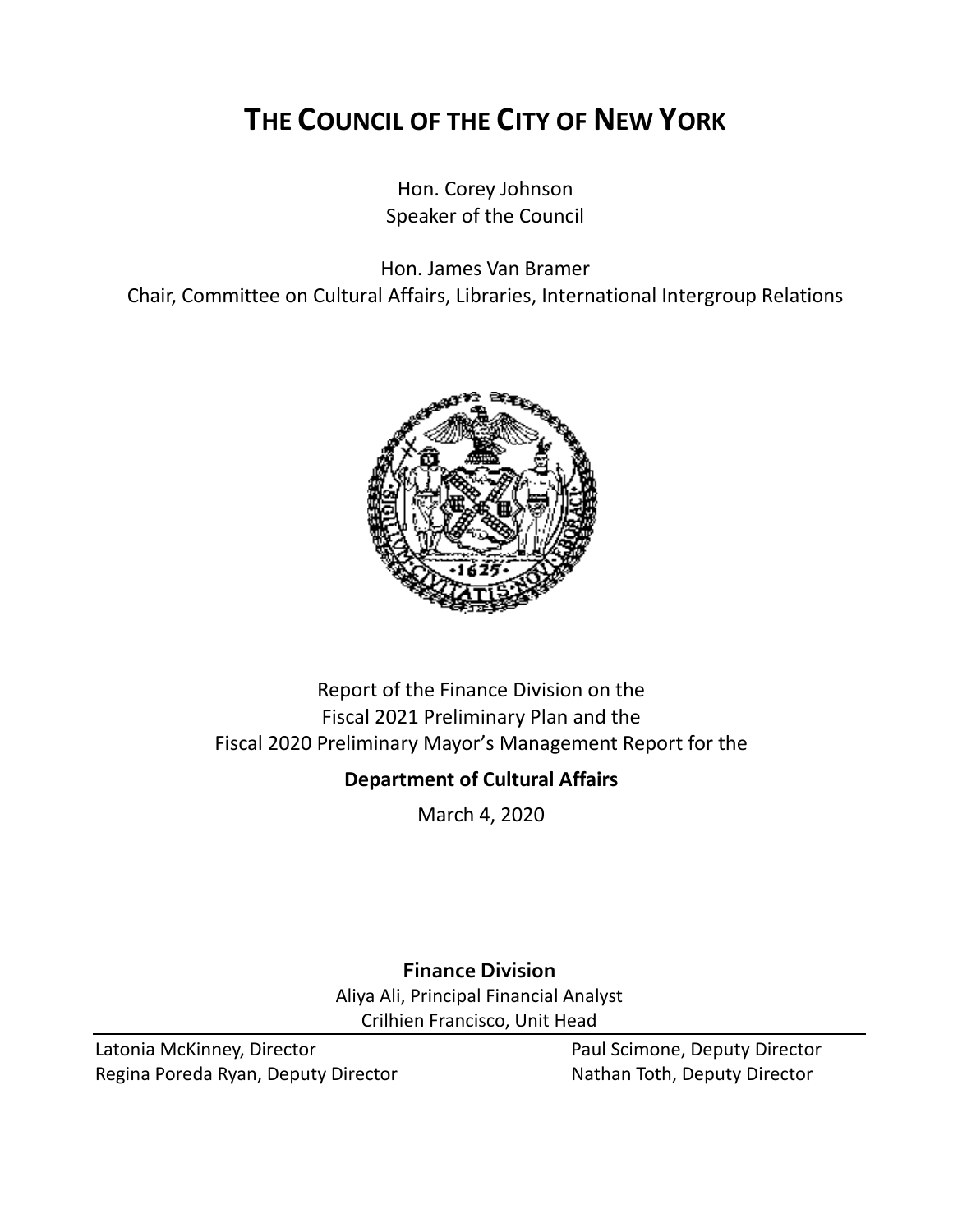# **Table of Contents**

| Fiscal 2021 Preliminary Capital Budget and Commitment Plan for Fiscal 2020-2024  10 |  |
|-------------------------------------------------------------------------------------|--|
|                                                                                     |  |
|                                                                                     |  |
|                                                                                     |  |
|                                                                                     |  |
|                                                                                     |  |
|                                                                                     |  |
|                                                                                     |  |
|                                                                                     |  |
|                                                                                     |  |
|                                                                                     |  |
| 18<br><b>F: Active Projects</b>                                                     |  |
|                                                                                     |  |
|                                                                                     |  |
|                                                                                     |  |
|                                                                                     |  |
|                                                                                     |  |
|                                                                                     |  |
|                                                                                     |  |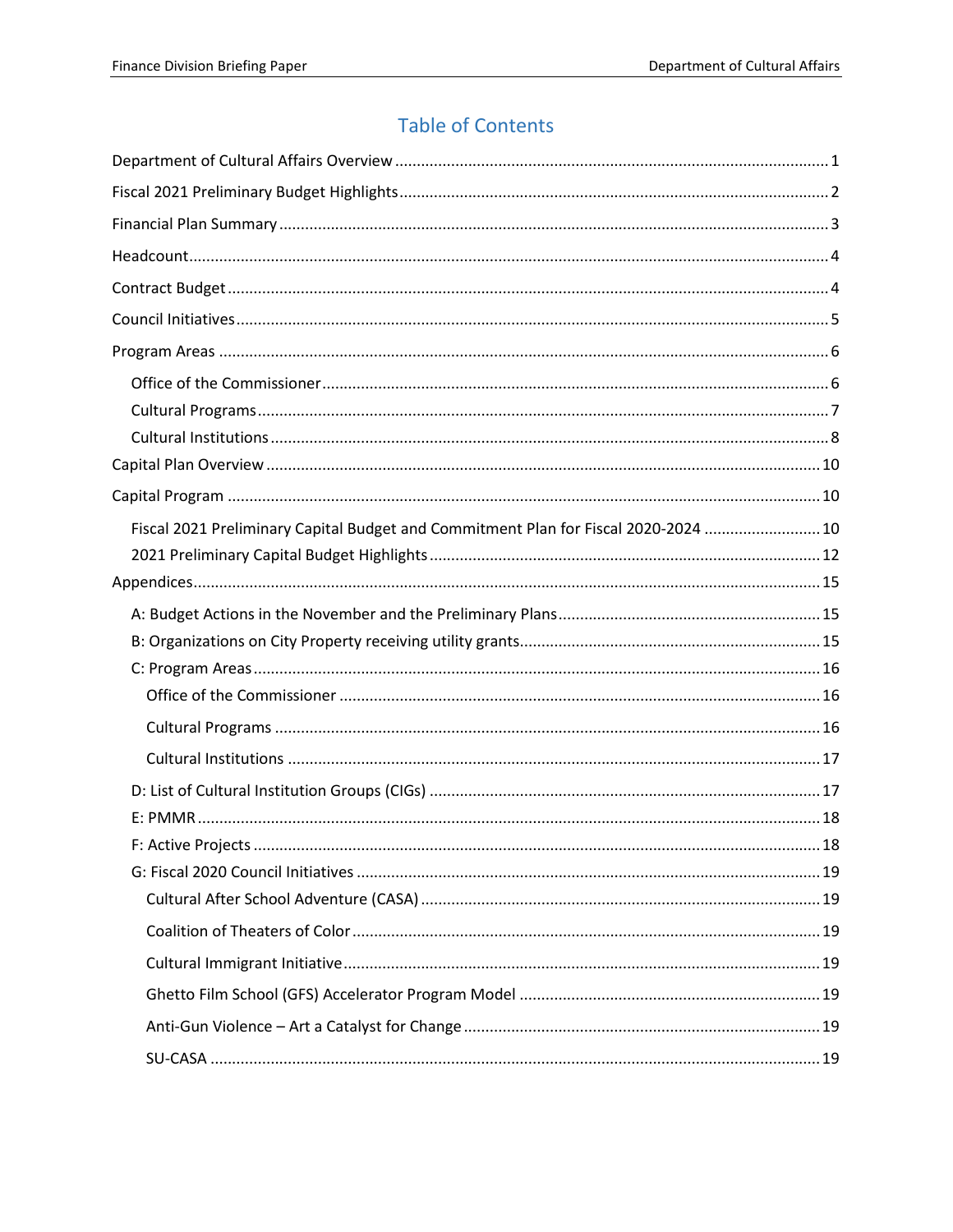# <span id="page-2-0"></span>Department of Cultural Affairs Overview

The Department of Cultural Affairs (DCLA) provides support, advocacy, and technical assistance to the City's cultural community to ensure that the arts remain a central feature of civic and economic life in the City.

### **Agency Program Areas**



### **DCLA's activities are outlined below.**

- The agency funds both energy and a portion of operating support for the 34 city-owned cultural institutions of the Cultural Institutions Group (CIG or Institutions).
	- $\circ$  Until Fiscal 2016, energy subsidies were provided only to members of the Cultural Institutions Group (CIG). In Fiscal 2017, DCLA expanded the subsidy to all cultural organizations on property in DCLA's jurisdiction.
- The agency administers funds supporting groups that provide cultural experiences for the City's residents and visitors.
- Through its Cultural Development Fund (CDF), the agency utilizes a democratic, peer panel review process to distribute grants to nearly 1,000 applicants that represent the cultural breadth of New York City and share a commitment to public service and public participation.
- The agency provides capital design, construction and equipment funds for institutions and other cultural groups in City-owned and non-City-owned facilities.
- The agency operates the Materials for the Arts ("MFTA") program, which distributes donated arts materials to public schools, cultural organizations, and social service programs.
- The agency administers several funding initiatives on behalf of the New York City Council that provide support for arts and culture across the City, including Cultural After School Adventures (CASA), the Cultural Immigrant Initiative, Coalition of Theaters of Color, Anti-Gun Violence Initiative, and the SU-CASA creative aging program.
- In March 2019, DCLA and City partners announced new monuments planned in each borough honoring the contributions of women throughout the City's history.
- Through an admissions revenue-sharing deal with the Metropolitan Museum of Art, the agency directed nearly \$3 million in new funding to organizations in underserved communities.
- The agency baselined CUNY Cultural Corps, one of the agency's signature workforce development programs that creates opportunities for CUNY students to work in the City's cultural sector.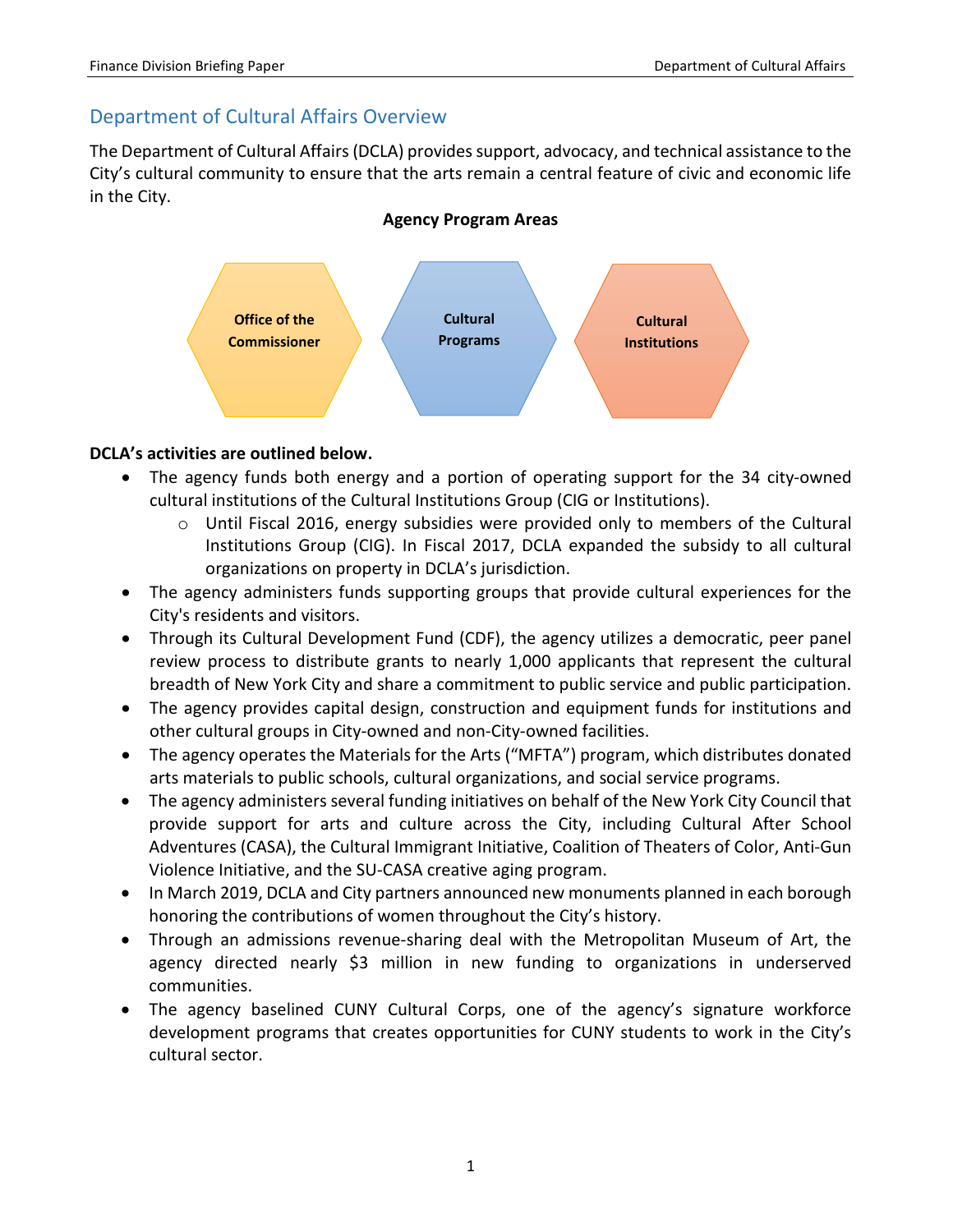# <span id="page-3-0"></span>Fiscal 2021 Preliminary Budget Highlights

The Fiscal 2021 Preliminary Budget for DCLA stands at \$148.1 million (All funds), which is less than one percent of the City's total budget. This is \$63.9 million lower than the Fiscal 2020 Adopted Budget of \$212.1 million and includes no new needs and \$1.9 million in other adjustments. The reductions are largely a function of City Council funds in Fiscal 2019, which are not included in Fiscal 2020.





Highlights of DCLA's Fiscal 2021 Preliminary Plan and November 2019 Plan are provided below. Appendix A lists the adjustments in the November Plan and the Fiscal 2021 Preliminary Plan, which brings the agency's Fiscal 2021 Preliminary Budget to \$148.1 million.

DCLA has no new needs in the Fiscal 2021 Preliminary Plan and adjustments total \$6.4 million in Fiscal 2020 and \$1.9 million in Fiscal 2021. Details on the adjustments in the Fiscal 2021 Preliminary Plan are as follows.

- **Baseline Funding Correction.** The Fiscal 2021 Preliminary Plan includes an increase of \$1 million in Fiscal 2020 to Fiscal 2024 for a funding correction to the Metropolitan Museum of Art's (MET) subsidy, reversing an adjustment made in the Fiscal 2019 Preliminary Plan.
- **The Metropolitan Museum of Art Expense to Capital Swap.** The Fiscal 2021 Preliminary Plan includes a decrease of \$3 million in Fiscal 2021 for a capital swap that adds \$3 million to the MET's Arts of Africa, Oceania and the Americas Gallery Renovations Project, in exchange for a \$3 million reduction to the MET's Fiscal 2021 operating subsidy.
- **Personal Services Re-Estimates.** The Fiscal 2021 Preliminary Plan includes a decrease of \$150,000 in Fiscal 2020 as a result of agency re-estimates. This was achieved through savings due to vacancies.
- **Energy Personnel.** The November 2019 Plan includes an increase of \$125,000 in Fiscal 2020 for an Energy Director position funded through the New York City Department of Citywide Administrative Services (DCAS).
- **Collective Bargaining Increase.** The November 2019 Plan includes an increase of \$97,373 in Fiscal 2020 and \$162,024 in Fiscal 2021 through Fiscal 2023 for adjustments related to a collective bargaining agreement.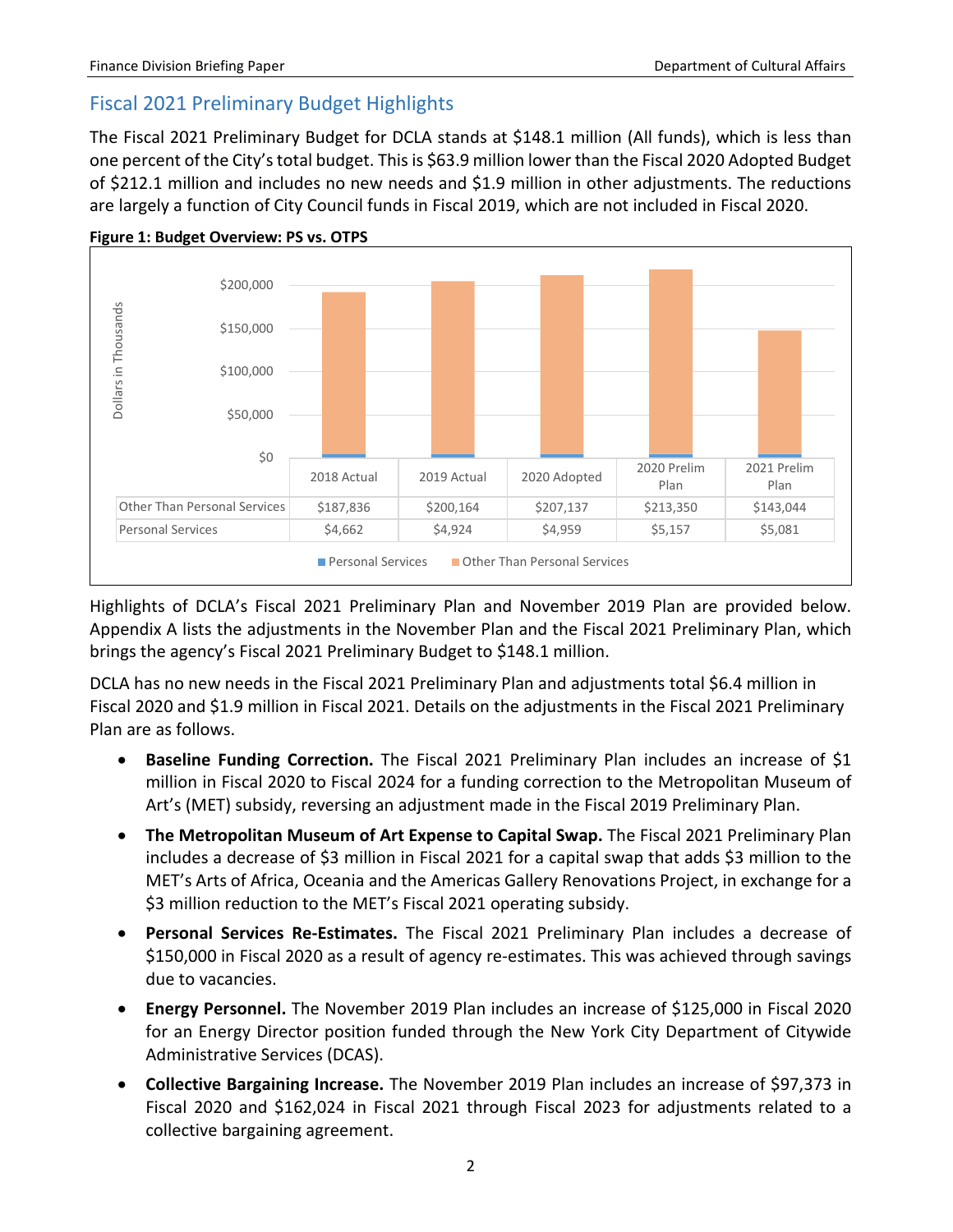• **EXCEL Projects.** The November 2019 Plan includes an increase of \$2.3 million in Fiscal 2020 as a result of a Memorandum of Understanding (MOU) with DCAS. EXCEL stands for the Expense for Conservation and Efficiency Leadership program, which uses PlaNYC expense funding for energy conservation initiatives.

Funds will be used for energy efficiency operations and maintenance measures, tools and equipment to assist facilities personnel, training programs, and outreach and communication efforts for awareness activities. Through this program, the Administration supports energy sustainability and funds cost-effective energy efficiency activities. DCLA reimburses the cultural institutions for participating in the energy savings program.

- **Composting Educational Program.** The November 2019 Plan included \$3.4 million of intra city funding from the Department of Sanitation in Fiscal 2020. This funding is for each of the four Botanical Gardens to administer a composting educational program. The funding split is as follows:
	- **5825,116 for the Staten Island Botanical Garden;**
	- **5706,422 for the Brooklyn Botanical Garden;**
	- \$348,893 for the New York Botanical Garden; and
	- **51.5 million for the Queens Botanical Garden.**

## <span id="page-4-0"></span>Financial Plan Summary

The following table, provides an overview of the Department's total budget from Fiscal 2018 to the Preliminary Plan for Fiscal 2021, as well as the agency's funding sources.

| <b>DCLA</b> Financial Summary         |             |             |             |                         |             |              |
|---------------------------------------|-------------|-------------|-------------|-------------------------|-------------|--------------|
| <b>Dollars in Thousands</b>           |             |             |             |                         |             |              |
|                                       | <b>FY18</b> | <b>FY19</b> | <b>FY20</b> | <b>Preliminary Plan</b> |             | *Difference  |
|                                       | Actual      | Actual      | Adopted     | <b>FY20</b>             | <b>FY21</b> | FY20-FY21    |
| <b>Spending</b>                       |             |             |             |                         |             |              |
| <b>Personal Services</b>              | 4,662       | 4,924       | 4,959       | 5,157                   | 5,081       | \$121        |
| <b>Other Than Personal Services</b>   | 187,836     | 200,164     | 207,137     | 213,350                 | 143,044     | (64, 093)    |
| <b>TOTAL</b>                          | \$192,497   | \$205,087   | \$212,097   | \$218,507               | \$148,125   | (\$63,972)   |
| <b>Budget by Program Area</b>         |             |             |             |                         |             |              |
| Office of the Commissioner            | \$6,482     | \$6,756     | \$6,822     | \$7,323                 | \$11,710    | \$4,888      |
| <b>Cultural Programs</b>              | 65,899      | 71,932      | 84,709      | 83,631                  | 30,718      | (53,991)     |
| <b>Cultural Institutions</b>          | 120,117     | 126,400     | 120,566     | 127,553                 | 105,697     | (14, 869)    |
| <b>TOTAL</b>                          | \$192,497   | \$205,087   | \$212,097   | \$218,507               | \$148,125   | (\$63,972)   |
| <b>Funding</b>                        |             |             |             |                         |             |              |
| City Funds                            |             |             | \$211,576   | \$212,170               | \$147,600   | ( \$63, 975) |
| Capital-IFA                           |             |             | 248         | 248                     | 249         |              |
| State                                 |             |             | 3           | 3                       | 3           | 0            |
| Federal - Community Development       |             |             | 258         | 258                     | 259         |              |
| Intra City                            |             |             | 11          | 5,828                   | 13          | 2            |
| <b>TOTAL</b>                          | \$192,497   | \$205,087   | \$212,097   | \$218,507               | \$148,125   | (\$63,972)   |
| <b>Budgeted Headcount</b>             |             |             |             |                         |             |              |
| <b>Full-Time Positions - Civilian</b> | 50          | 52          | 55          | 55                      | 55          | 0            |
| <b>TOTAL</b>                          | 50          | 52          | 55          | 55                      | 55          | $\mathbf 0$  |

*\*The difference of Fiscal 2020 Adopted Budget compared to Fiscal 2021 Preliminary Budget.*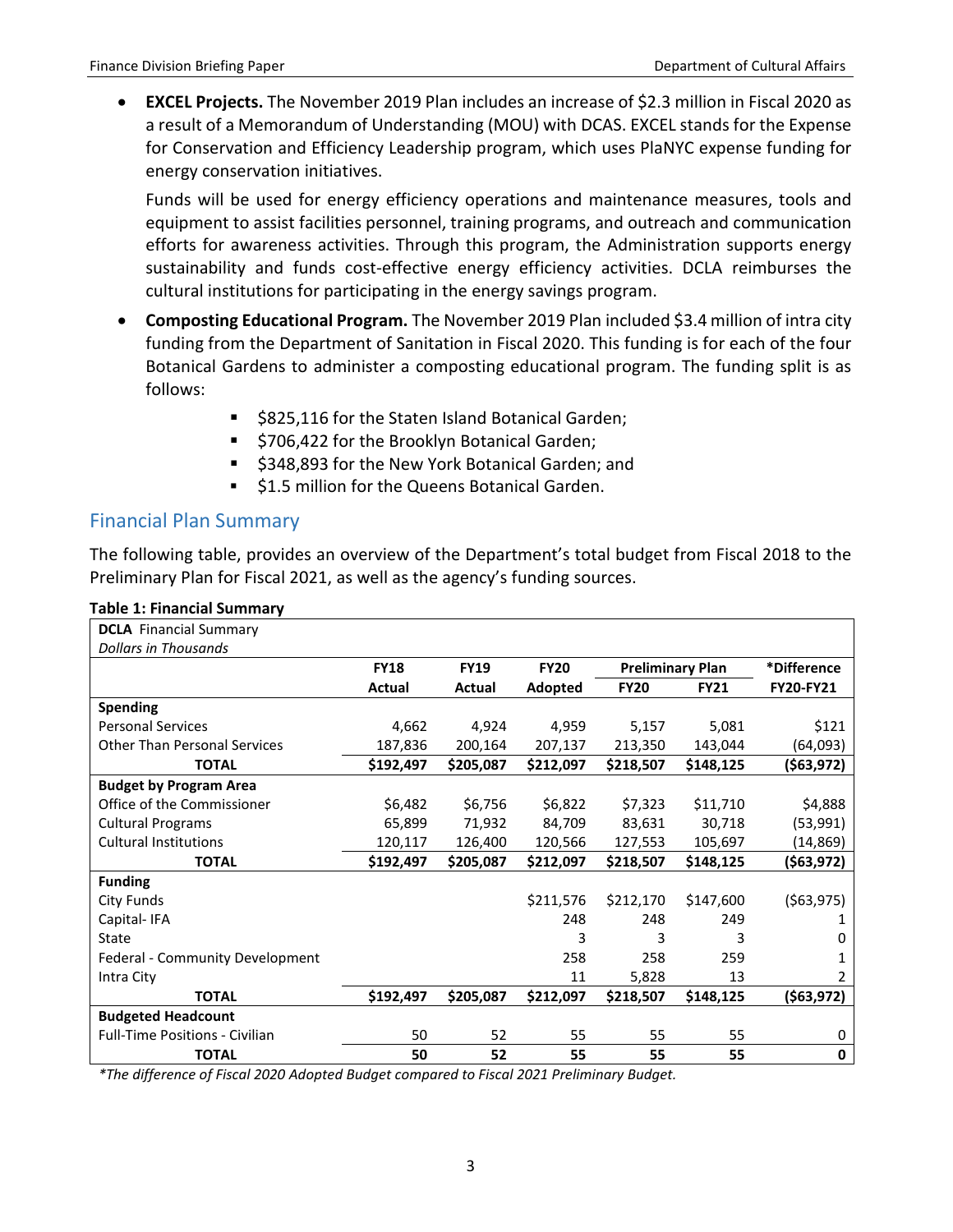The proposed budget for DCLA in Fiscal 2021 is \$148.1 million, which is \$63.9 million or 30.2 percent less than the Fiscal 2020 Adopted Budget. The decrease is a result of a reduction of \$53.9 million in

funding for Cultural Programs and \$14.9 million in funding for Cultural Institutions offset by an increase of \$4.9 million for the Office of the Commissioner. The \$63.9 million decrease is mostly due to Council discretionary funding in Fiscal 2020 that is not included in the Fiscal 2021 Preliminary Budget. There is no headcount change in the Fiscal 2021 Preliminary Plan from the Fiscal 2020 Adopted Plan.

Only eight percent of the Department's total budget covers direct agency expenses; the remaining 92 percent of the Department's budget supports the Cultural Institution Groups (CIGs) and other arts organizations. DCLA's budget is largely funded by City funds, which comprises 99 percent of the budget.



### <span id="page-5-0"></span>**Headcount**

The Department's Fiscal 2021 Preliminary Budget provides for 55 full-time positions across all divisions which is the same as the Fiscal 2020 Adopted Budget.



**Figure 3: PS Budget and Headcount**

# <span id="page-5-1"></span>Contract Budget

The New York City Charter mandates the preparation of a contract budget to identify expenditures for contractual services, which are defined as any technical, consultant or personal service provided to the City by means of a contract. The Contract Budget is actually a subset of the OTPS portion of the City's Expense Budget. The Administration prepares a Contract Budget twice each fiscal year. In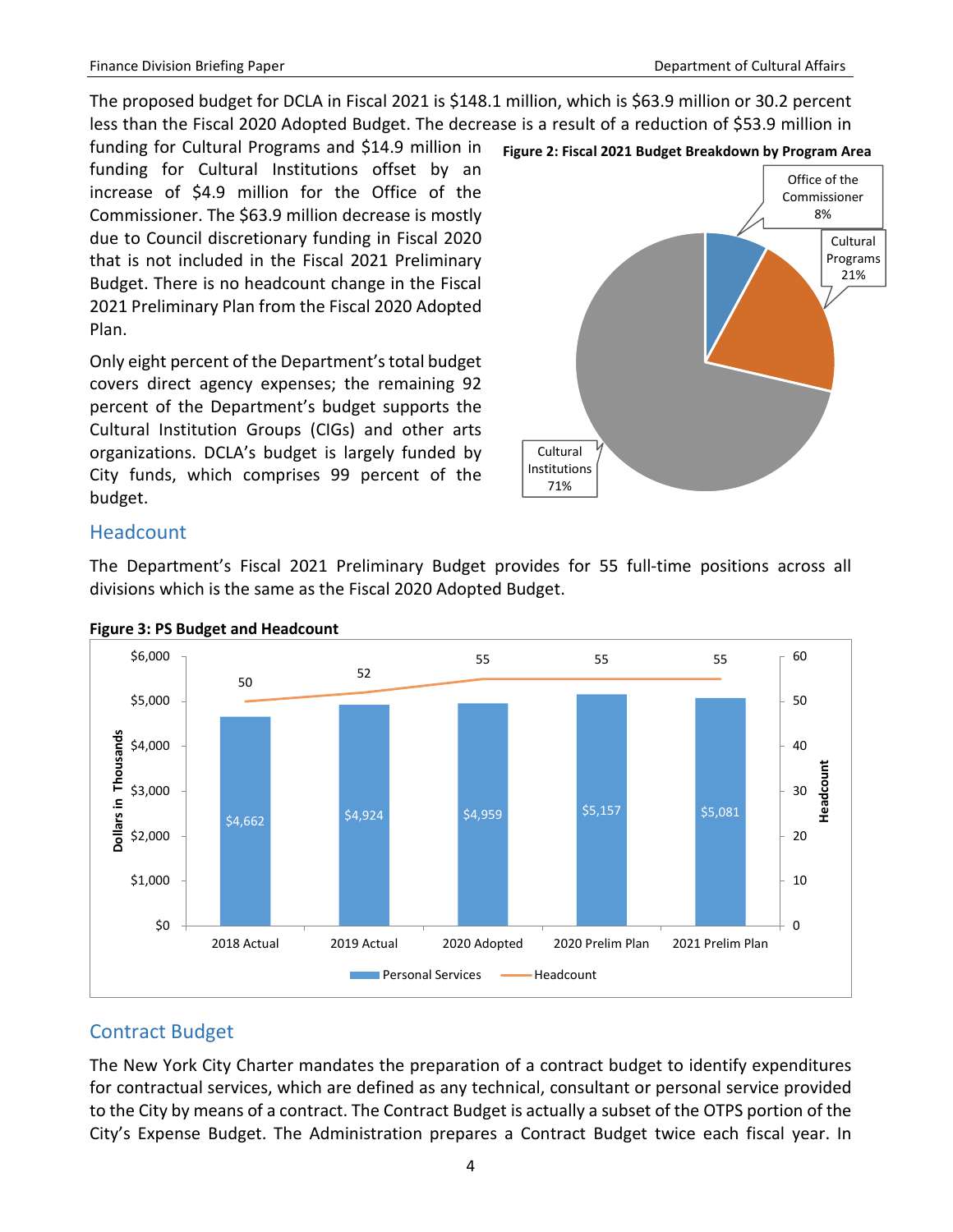January, it is prepared with the Departmental Estimates, and in late April it is submitted to the Council with the Executive Budget.

The following table provides the Department of Cultural Affairs Preliminary Contract Budget for Fiscal 2021.

| Category                                                   | <b>FY20</b><br>Adopted | <b>Contracts</b> | <b>FY21</b><br>Preliminary | <b>Contracts</b> | <b>Difference</b> |
|------------------------------------------------------------|------------------------|------------------|----------------------------|------------------|-------------------|
| <b>Telecommunications Maintenance</b>                      | \$1,481                |                  | \$1,481                    | 1                | \$0               |
| Maintenance and Repairs - General                          | 30,150                 |                  | 30,150                     | 1                | 0                 |
| Office Equipment Maintenance                               | 14,591                 |                  | 14,591                     |                  | 0                 |
| <b>Printing Services</b>                                   | 440                    |                  | 440                        | 1                |                   |
| <b>Temporary Services</b>                                  | 3,280                  |                  | 3,280                      | 1                | 0                 |
| <b>Cleaning Services</b>                                   | 34.814                 |                  | 34,814                     | 1                | 0                 |
| Payments to Cultural Institutions                          | 66,546,184             | 651              | 30,218,106                 | 651              | (36, 328, 078)    |
| Prof. Services - Engineering and Architectural<br>Services | 10,000                 | 1                | 10,000                     | 1                | 0                 |
| Prof. Services - Other                                     | 49,000                 | 1                | 49,000                     | 1                | 0                 |
| <b>TOTAL</b>                                               | \$66,689,940           | 659              | \$30,361,862               | 659              | (536, 328, 078)   |

#### **Table 2: Fiscal 2021 Preliminary Contract Budget**

The City's total proposed Contract Budget is \$17 billion in Fiscal 2021. The Department's Contract Budget totals \$30.2 million in Fiscal 2021, a decrease of 54.5 percent when compared to the Fiscal 2020 Adopted Budget of \$66.7 million. The \$36.5 million decrease is primarily due to Council discretionary funding in Fiscal 2020, which is not included in the Fiscal 2021 Preliminary Budget.

## <span id="page-6-0"></span>Council Initiatives

The Council funds a diverse array of cultural initiatives that focuses on a wide range of New Yorkers, including young filmmakers, seniors, immigrants and students in all five boroughs. The organizations supported by these initiatives, many of which are smaller than those traditionally supported by the City, provide creative and innovative

programming that strengthen the diverse fabric of the City through activities such as providing art enrichment to the young and increasing access to the unique cultural offerings of immigrant heritages.

The Council's funding ensures that the arts remain a central feature of civic and economic life in the City. Appendix G provides a description of each of the initiatives listed on Table 3.

#### **Table 3: Fiscal 2020 Council Initiatives**

| Dollars in Thousands                               |               |
|----------------------------------------------------|---------------|
| <b>Initiative</b>                                  | <b>Amount</b> |
| Cultural After School Adventure (CASA)             | \$17,340      |
| <b>Coalition of Theaters of Color</b>              | 3,740         |
| Cultural Immigrant Initiative                      | 7,395         |
| Ghetto Film School (GFS) Accelerator Program Model | 75            |
| Anti-Gun Violence - Art a Catalyst for Change      | 720           |
| SU-CASA                                            | 3,315         |
| Anti-Poverty/Local/Speaker/Borough                 | 6,808         |
| ΤΩΤΑΙ                                              | 39.393        |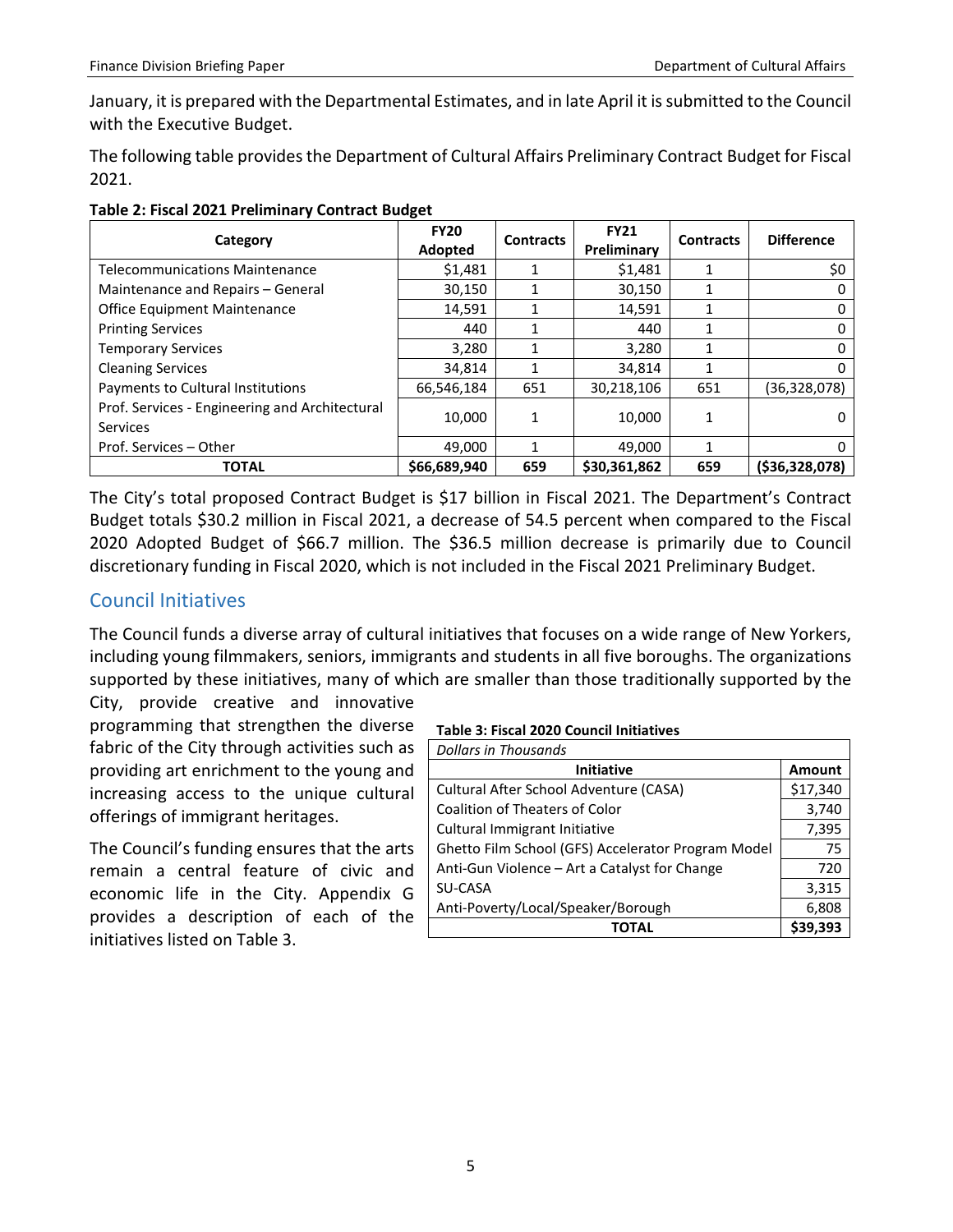### <span id="page-7-0"></span>Program Areas

### <span id="page-7-1"></span>Office of the Commissioner

The Office of the Commissioner is responsible for the administration and monitoring of funds for the CIGs and the Cultural Development Fund (CDF). The area also assists (with other City agencies) in the management of various capital construction projects in both city-owned and non-city-owned facilities housing cultural programs and other cultural groups.

In addition, the Office of the Commissioner manages many public cultural events throughout the year. The chart below includes funding for the Materials for the Arts (MFTA) program, which distributes donated arts materials to public schools, cultural organizations, social service programs and the Percent for Art program that commissions works of art in public spaces.



**Figure 4: Budget Overview - Office of the Commissioner**

The Department's Fiscal 2021 Preliminary Budget includes \$11.7 million for the Office of the Commissioner, \$4.9 million more than the Fiscal 2020 Adopted Budget of \$6.8 million. This program area is mostly funded through City funds which is 96 percent of the budget.

This increase is a result of unallocated baseline funding of \$5 million for the CreateNYC Cultural Plan Initiatives, offset by multiple smaller decreases including agency re-estimates and collective bargaining adjustments.

#### **PMMR Performance Measures**

#### **Table 4: Agency Indicators**

|                                                                                         | <b>Actual</b> |             |             |             | <b>Target</b> | 4-Month Actual |             |
|-----------------------------------------------------------------------------------------|---------------|-------------|-------------|-------------|---------------|----------------|-------------|
| <b>Performance Indicators</b>                                                           | <b>FY17</b>   | <b>FY18</b> | <b>FY19</b> | <b>FY20</b> | <b>FY21</b>   | <b>FY19</b>    | <b>FY20</b> |
| E-mails responded to in 14 days (%)                                                     | 89%           | 84%         | 91%         | 88%         | 88%           | 89%            | 93%         |
| Letters responded to in 14 days (%)                                                     | 100%          | 100%        | 100%        | 90%         | 90%           | 100%           | 100%        |
| <b>MFTA transactions</b>                                                                | 6,356         | 6,550       | 6,585       | 5,300       | 5,300         | 2,088          | 2,085       |
| Schools, non-profits and City/State agencies<br>served by Materials for the Arts (MFTA) | 2,165         | 2,168       | 2,091       | $\ast$      | $\ast$        | 1,168          | 1,257       |
| Capital projects authorized to proceed                                                  | 67            | 45          | 55          | $\ast$      | $\ast$        | <b>NA</b>      | <b>NA</b>   |
| Capital projects initiated (%)                                                          | 99%           | 69%         | 110%        | 66%         | 66%           | <b>NA</b>      | <b>NA</b>   |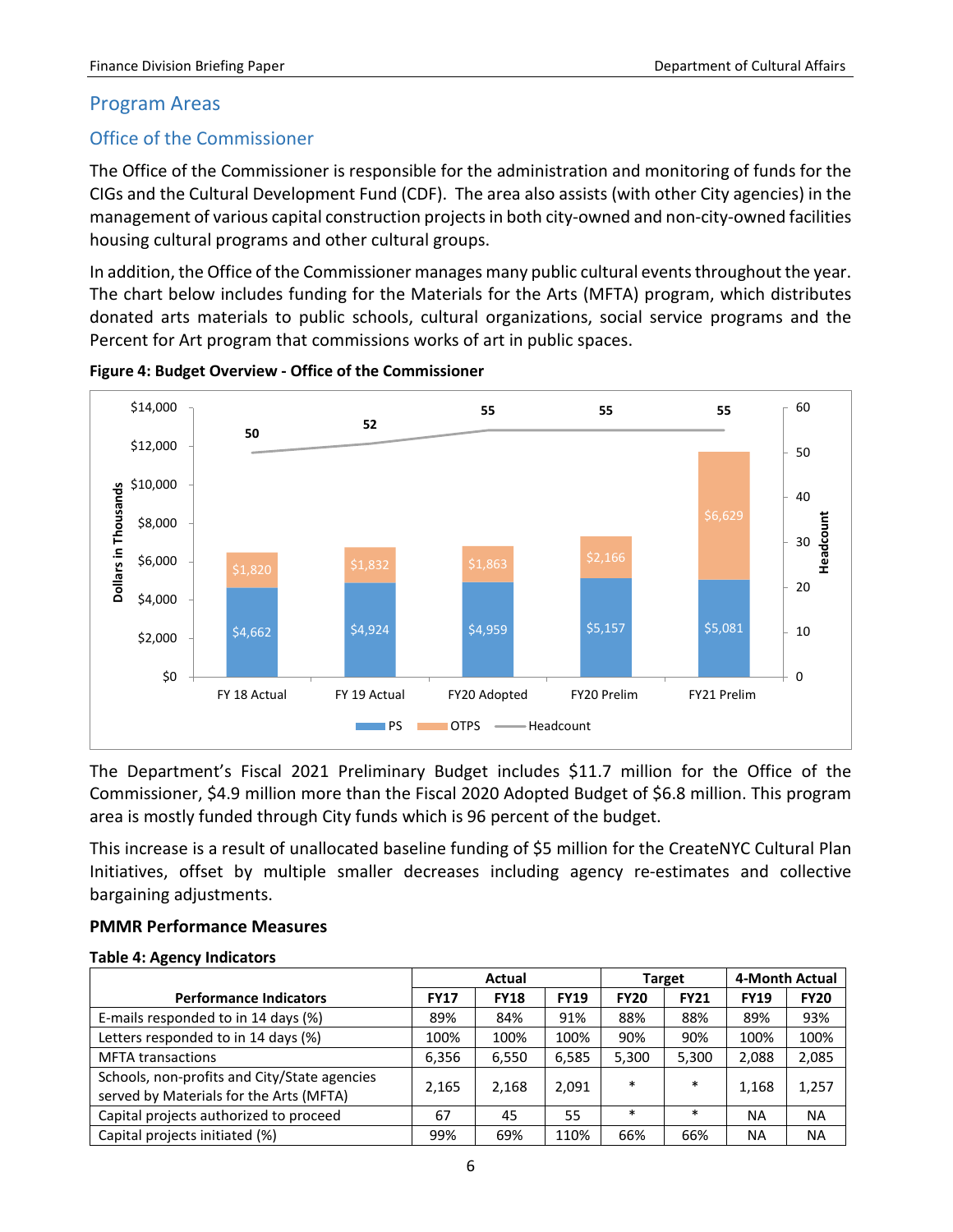The first four months of Fiscal 2020 show an improvement in the timeliness of the agency's response to emails when compared to the same period in Fiscal 2019. During the first four months of Fiscal 2020, despite staff vacancies that required reducing the number of shopping appointments from previous years, the number of schools served by Materials for the Arts (MFTA) remained stable. This was due to a concerted outreach effort, full participation in summer Professional Credit (P-credit) classes and a Back to School push to get teachers into the warehouse prior to the start of the school year. There was a slight decrease in the total number of MFTA transactions through a visit to the warehouse or by directly picking up an item(s) from a donor. Highlights from the donations during this period included the entire beautiful button collection from the City's iconic button store Tender Buttons, wardrobe and prop donations from Amazon's The Marvelous Mrs. Maisel and furniture from CBS's Instinct.

### <span id="page-8-0"></span>Cultural Programs

Non-profit cultural institutions and programs are one of the leading economic engines of the City. Cultural organizations generate billions in taxable revenue, provide unparalleled educational opportunities for children and adults throughout the five boroughs and are a major employer of tens of thousands of New York City residents. The funding in this program area is primarily for the Cultural Development Fund (CDF). Organizations that wish to receive City funding must go through a peerbased, merit-review application process. Additionally, there is funding in this area for special initiatives like the Cultural After School Adventure (CASA) and the Cultural Immigrant Initiative. Approximately 99 percent of contractual spending for this area is for payments to CDF recipients.

Programs include the Artist-in-Residence program where DCLA partners with agencies such as the Administration for Children's Services (ACS) and the Mayor's Office of Immigrant Affairs (MOIA) for an artist or artist collective to develop and implement a project that educates the community about the services provided by the agency. For example, internationally acclaimed artist Tania Bruguera serves as an artist-in-residence at MOIA where she helps the office engage communities with large numbers of undocumented residents about IDNYC, New York City's municipal ID program. This collaboration aims to educate undocumented residents about the services the City has created with IDNYC.

DCLA collaborates with various city agencies in providing services for New Yorkers in all five boroughs. NYCxDESIGN (NYC by Design) is a five-borough, multiday event that serves as an annual exposition to celebrate New York City's contributions to design and helps leverage the sector's enormous potential for economic growth. NYCxDESIGN kicks off a diverse slate of year-round design happenings and events in New York City. The event showcases the City's most renowned design institutions, retailers, manufacturers, entrepreneurs, curators, educators, editors, and designers.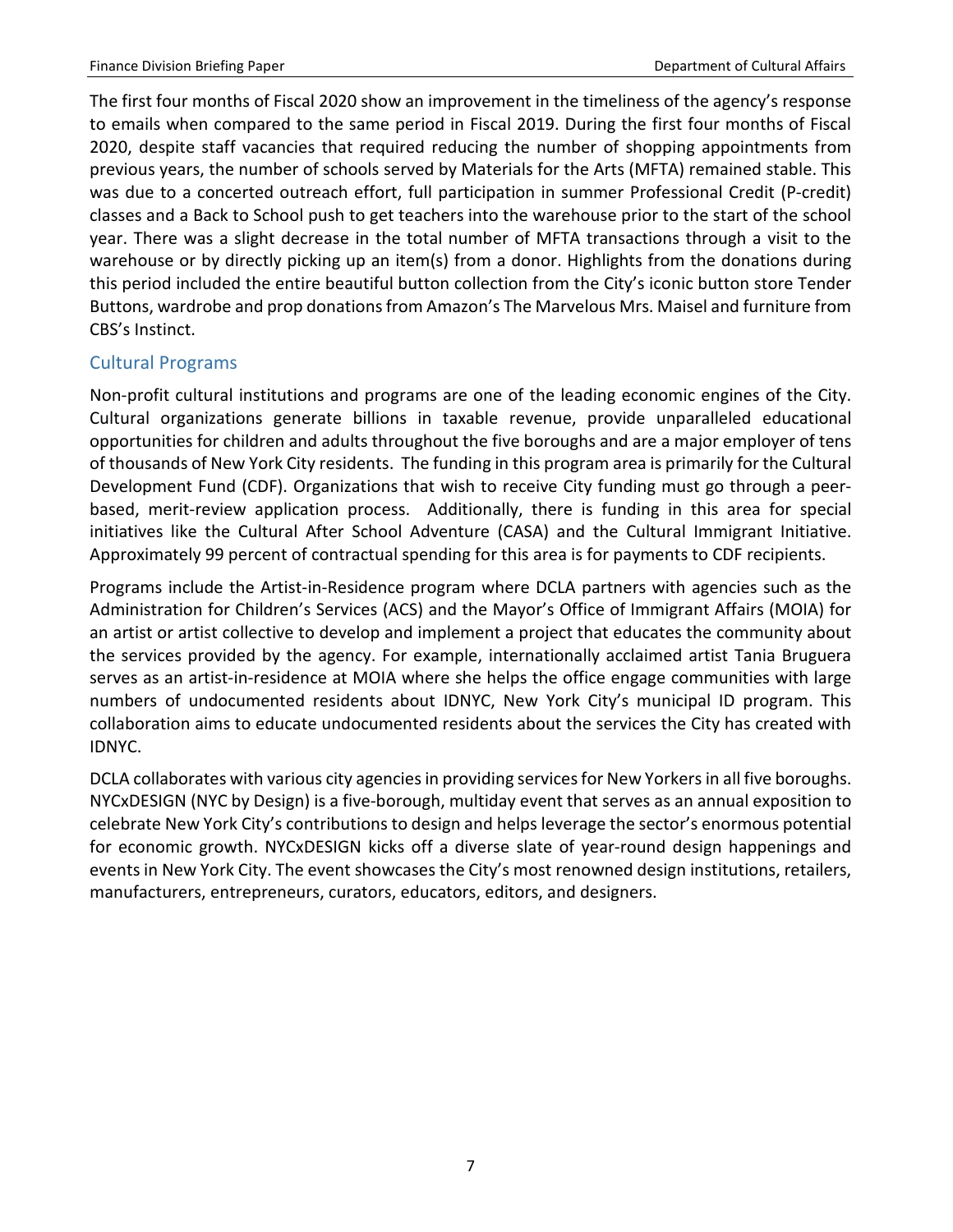#### **Figure 5: Budget Overview – Cultural Programs**



The Department's Fiscal 2021 Preliminary Budget includes almost \$30.7 million for cultural programs, \$53.9 million less than planned in the Fiscal 2020 Adopted Budget. The \$53.9 million decrease is due to Council discretionary funding in Fiscal 2020 which is not included in Fiscal 2021.

#### **PMMR Performance Measures**

#### **Table 5: Agency Indicators**

|                                                                             |             | Target      |             | 4-Month Actual |             |             |             |
|-----------------------------------------------------------------------------|-------------|-------------|-------------|----------------|-------------|-------------|-------------|
| <b>Performance Indicators</b>                                               | <b>FY17</b> | <b>FY18</b> | <b>FY19</b> | <b>FY20</b>    | <b>FY21</b> | <b>FY19</b> | <b>FY20</b> |
| Average days to issue initial Cultural                                      |             |             |             |                |             |             |             |
| Development Fund (CDF) payments after                                       | 6           | 6           | 8           |                |             | <b>NA</b>   | <b>NA</b>   |
| complying with all City requirements                                        |             |             |             |                |             |             |             |
| Average days to issue final CDF payments                                    | 4           | 4           | 4           |                |             | <b>NA</b>   | <b>NA</b>   |
| Program organizations awarded CDF payments                                  | 933         | 942         | 973         | $\ast$         | $\ast$      | 970         | 987         |
| Total financial support provided to qualifying<br>organizations (\$000,000) | \$170.9     | \$179.2     | \$189.4     | $\ast$         | $\ast$      | NA          | <b>NA</b>   |

#### **Cultural Development Fund (CDF)**

The number of organizations receiving assistance from the agency through the Cultural Development Fund (CDF) has seen an upward trend over the years. Along with that, the total financial support has also gone up over the years. DCLA did not issue any initial grant payments through CDF until early December. This delay in processing was due in part to a later than typical notification of awards, and the amount of time required to implement a new CreateNYC cultural plan grant program for language access within the Fiscal 2020 grant cycle.

#### <span id="page-9-0"></span>Cultural Institutions

The basic framework for the public-private partnerships between New York City and its 34 cultural institutions was established in the  $19<sup>th</sup>$  century. The State of New York passed legislation that incorporated the institutions and authorized the City to build facilities and lease them and the cityowned parkland on which they sat to private institutions.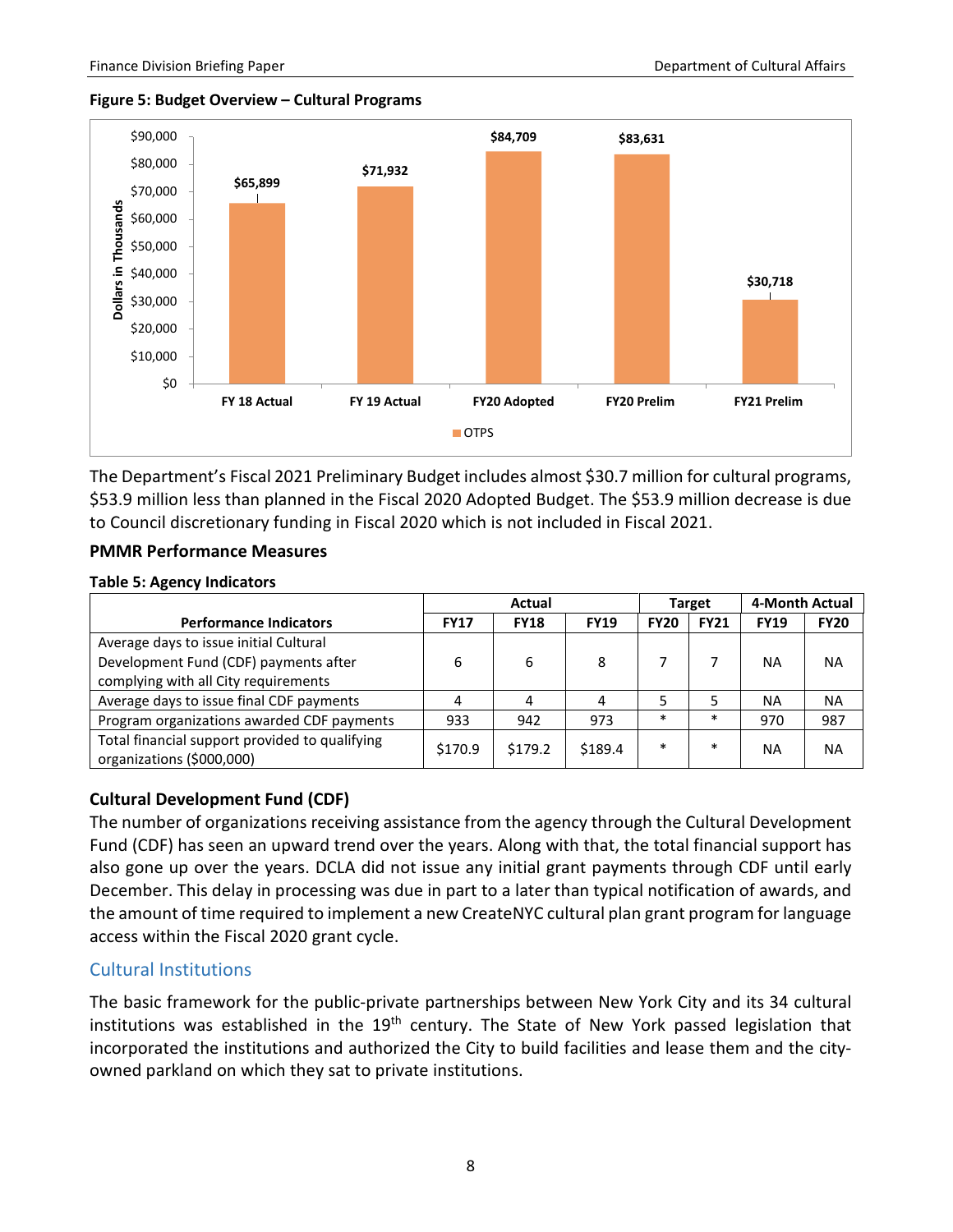The partnership stipulated that the City would provide these institutions with land, facilities, and funds for maintenance and security. The private institutions in turn would develop specialized cultural services and collections which would be available to the general public.

These 34 cultural institutions are members of the Cultural Institutions Group (CIG). Appendix D provides a list of the members of the Cultural Institution Group, including the year they were founded and incorporated.





The Department's Fiscal 2021 Preliminary Budget includes almost \$105.7 million for Cultural Institutions, \$14.9 million less than planned in the Fiscal 2020 Adopted Budget.

The \$14.9 million decrease is mainly a result of the absence of Council discretionary funding in Fiscal 2020 not included in Fiscal 2021.

#### **PMMR Performance Measures**

Total visitors to the Cultural Institutions Group saw a decrease in Fiscal 2019 from the prior year while visitors using free admission and tickets remained the same. Operating support payments to the City's Cultural Institutions Group within the 5-day performance standard fell significantly from 100 percent in the first four months of Fiscal 2019 to 0 percent in the first four months of Fiscal 2020.

|                                                                                                          | <b>Actual</b> |             |             |             | <b>Target</b> | 4-Month Actual |             |
|----------------------------------------------------------------------------------------------------------|---------------|-------------|-------------|-------------|---------------|----------------|-------------|
| <b>Performance Indicators</b>                                                                            | <b>FY17</b>   | <b>FY18</b> | <b>FY19</b> | <b>FY20</b> | <b>FY21</b>   | <b>FY19</b>    | <b>FY20</b> |
| Operating support payments made to Cultural<br>Institutions Group by the 5th day of each<br>month $(\%)$ | 100%          | 91%         | 82%         | 100%        | 100%          | 100%           | 0%          |
| Total visitors to the Cultural Institutions                                                              |               |             |             |             |               |                |             |
| Group (000)                                                                                              | 22.785        | 23.180      | 22,648      | $\ast$      | $\ast$        | ΝA             | ΝA          |
| Visitors using free admission and/or tickets (%)                                                         | 27%           | 27%         | 28%         | $\ast$      | $\ast$        | ΝA             | ΝA          |

#### **Table 6: Agency Indicators**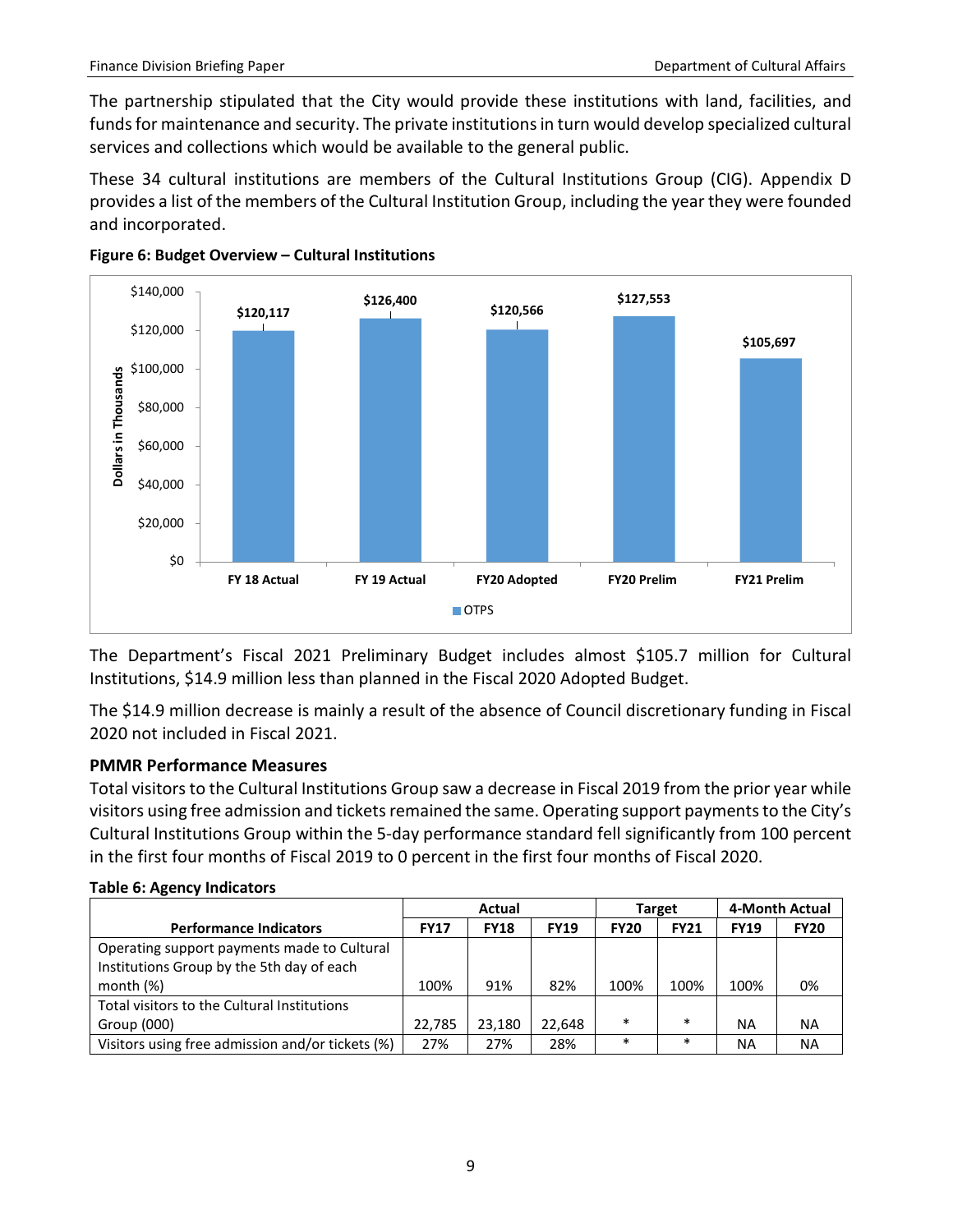### <span id="page-11-0"></span>Capital Plan Overview

On January 16, 2020, Mayor Bill de Blasio released the Preliminary Capital Commitment Plan for Fiscal 2020-2024 (the Commitment Plan) and the Fiscal 2021-2024 Preliminary Capital Budget (the Capital Budget).

This section will provide an overview of the Commitment Plan and Capital Budget for the Department of Cultural Affairs (DCLA). Each one of these documents should support and be well integrated with one another to properly execute the City's capital projects, as well as meet its infrastructure goals. We will examine to what extent this is occurring, where improvements need to be made, as well as the overall feasibility of DCLA's capital program.

## <span id="page-11-1"></span>Capital Program

### <span id="page-11-2"></span>Fiscal 2021 Preliminary Capital Budget and Commitment Plan for Fiscal 2020-2024

The Capital Budget provides the requested appropriations for Fiscal 2020 and planned appropriations for Fiscal 2021 to Fiscal 2024. Appropriations represent the legal authority to spend capital dollars and are what the Council votes on at budget adoption. The Commitment Plan, which is a five-year spending plan, is the plan to spend those appropriations. The Capital Budget is significantly less than the Capital Commitment Plan because it does not include the current appropriations for Fiscal 2020 or the amount of funding that may be reauthorized or rolled into Fiscal 2021 in the Executive and/or Adopted Budget. This report provides an overview of the Capital Budget and Commitment Plan for DCLA**.**



#### **Figure 7: Fiscal 2020 Available Appropriations and FY21-24 Capital Budget (***dollars in thousands)*

As shown above, the DCLA's Fiscal 2021 Preliminary Capital Budget includes \$142.8 million in Fiscal 2021-2024. This represents less than one percent of the City's total \$53.9 billion Capital Budget for Fiscal 2021-2024. Available appropriations for Fiscal 2020 total \$1.2 billion. This includes \$960.4 million in reauthorized prior appropriations and \$226.6 million in adopted appropriations for Fiscal 2020, less actual commitments in the current fiscal year.

The Fiscal 2021 Preliminary Capital Commitment Plan includes \$1.1 billion in Fiscal 2020-2024 for the Department of Cultural Affairs (All funds). This represents approximately 1.5 percent of the City's total \$85.5 billion Preliminary Plan for Fiscal 2020-2024. The agency's Preliminary Capital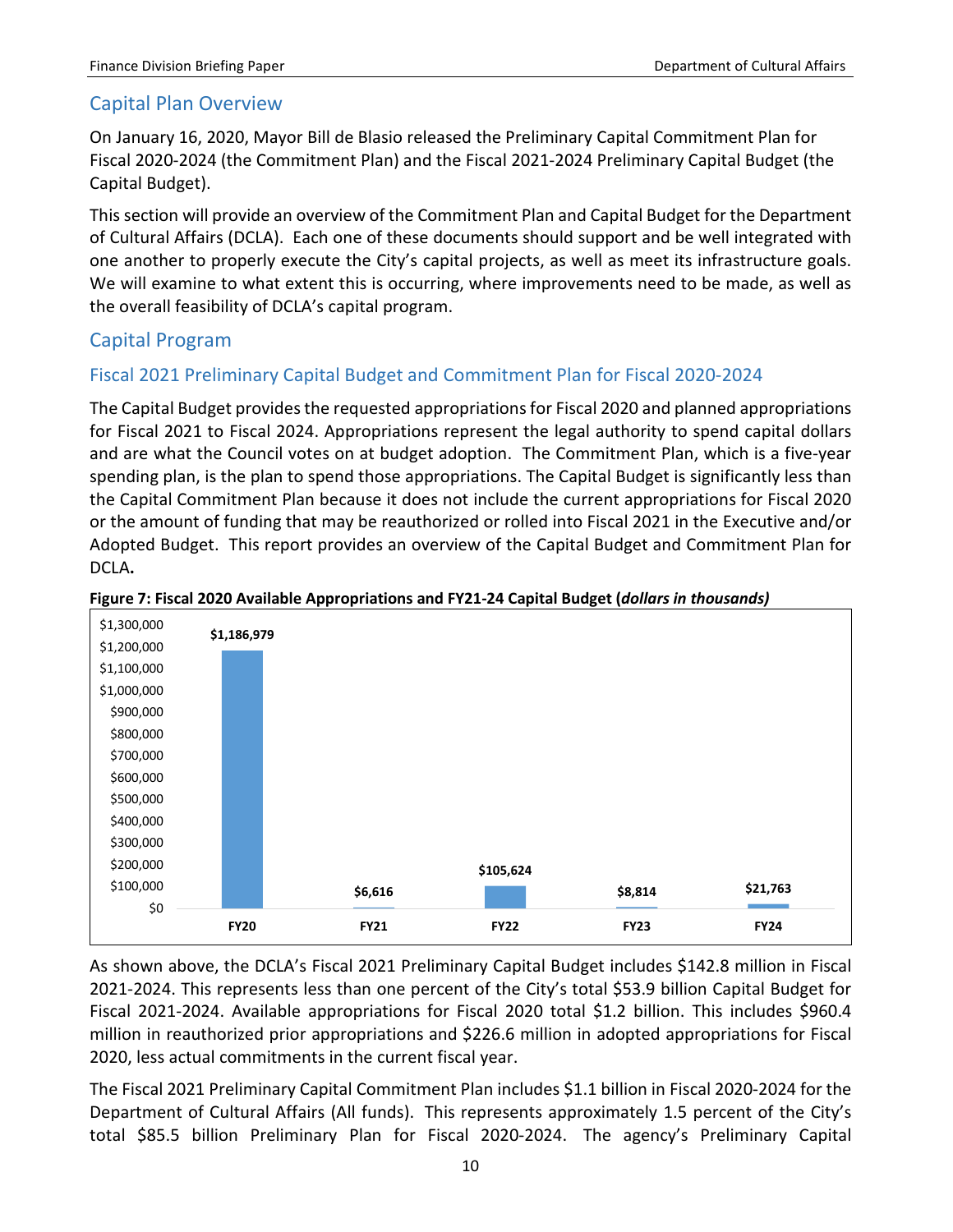Commitment Plan for Fiscal 2020-2024 is 3.9 percent less than the \$1.1 billion scheduled in the Adopted Capital Commitment Plan, a decrease of approximately \$44.1 million.

The total available appropriations for Fiscal 2020 are \$1.2 billion against planned commitments totaling \$345.1 million. This excess balance of more than \$855 million in appropriations gives the Administration considerable flexibility within the capital plan. However, as the commitment of appropriations are legally bound to their budget line descriptions, this flexibility is more limited than it appears from this variance alone.

The majority of the capital projects span multiple fiscal years and it is therefore common practice for an agency to roll unspent capital funds into future fiscal years. Therefore, it is assumed that a significant portion of the agency's Fiscal 2020 Capital Plan will be rolled into Fiscal 2021, thus increasing the size of the Fiscal 2021-2024 Capital Plan. In Fiscal 2017, DCLA committed \$147.4 million or 27.2 percent of its annual capital plan of \$542 million. In Fiscal 2018, the Department committed \$75.4 million or 21.2 percent of its annual capital plan of \$358.7 million. In Fiscal 2019 the Department committed \$216.9 million or 54.8 percent of its annual capital plan of \$395.7 million. Fiscal 2019's high commitment rate is due to a few large project registrations including: the American Museum of Natural History Gilder Center, Studio Museum, Irish Arts Center, Helen Hayes Theater and several others. The DCLA Capital Team recently added a Budget Analyst position and have tried to be more strategic in its capital budget forecasting.

Historically, the Commitment Plan has frontloaded planned commitments for capital projects in the first year or two of the plan, and included unrealistically high planned commitments. At the Council's continued urging, that practice has largely ceased. Beginning with the Fiscal 2020 Executive Commitment Plan, agencies' Commitment Plans are now more accurate, reflecting more evenly distributed planned spending across all years of the plan.

A natural result of more realistic timelines is capital projects extending beyond the Commitment Plan's five year time frame. To address this the Administration has added Section VII. titled "Redistribution of the City's Capital Plan" to the Commitment Plan. What this section does is increase the transparency of the Commitment Plan by showing the distribution of funding beyond the required five years to ten years (Fiscal 2020 -2029). This extension allows the Council and the public to better differentiate between movement beyond the years of the Commitment Plan and a simple elimination of funding. DCLA's ten-year total is \$1.1 billion which is \$72 million greater than Department fiveyear plan. What this increase shows is the City's commitment to continuing many of its current projects beyond the time frame of the Capital Commitment Plan.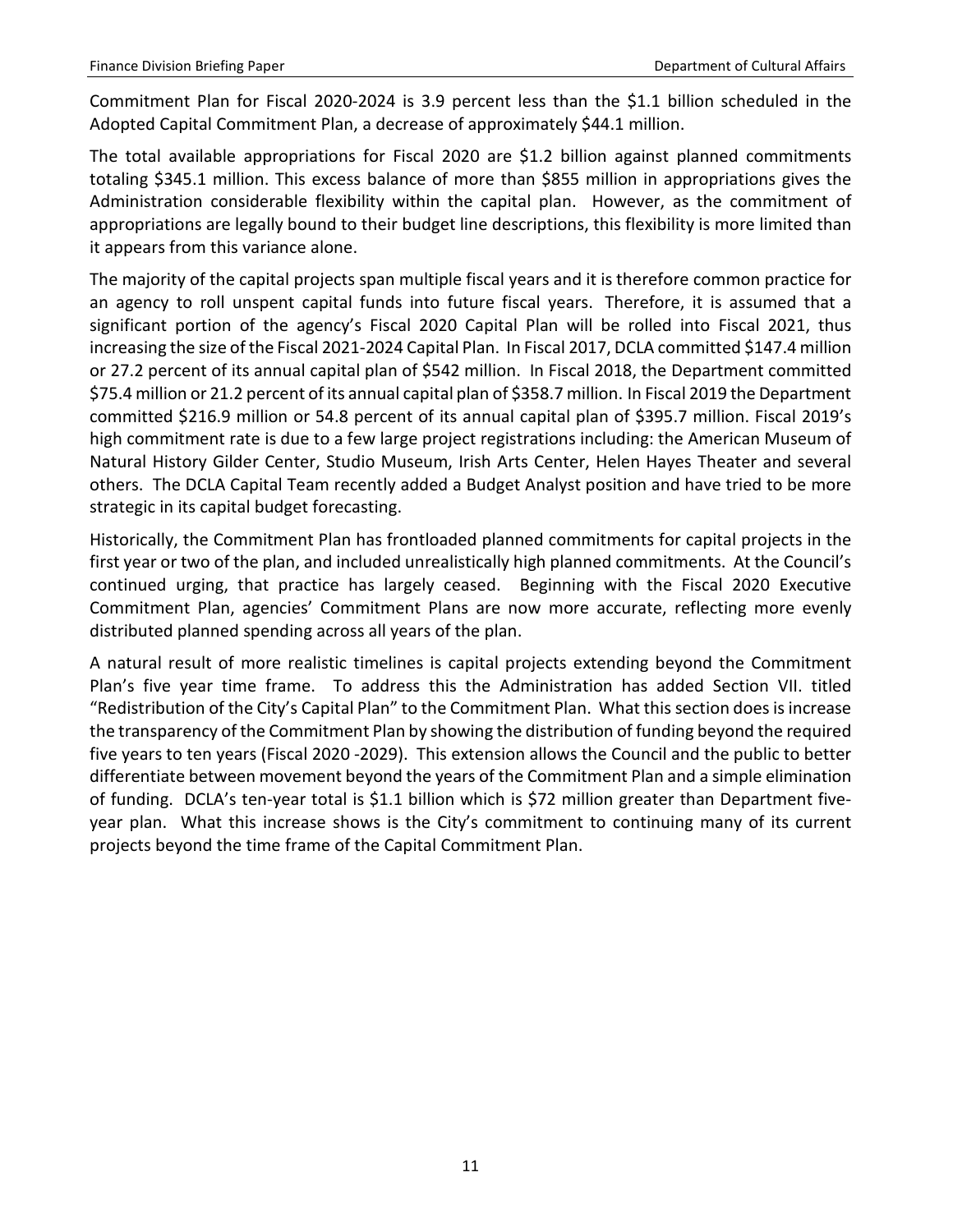#### **Figure 8: DCLA Commitment Plan**



In the Fiscal 2021 Preliminary Plan, DCLA has a total of 449 active projects for 225 organizations with a value of \$1.2 billion

Appendix E breaks out the active projects by borough and includes the number of organizations and funding amount in the capital plan for these projects. As illustrated in the figure on the next page, Manhattan has the largest number of projects followed by Brooklyn.





### <span id="page-13-0"></span>2021 Preliminary Capital Budget Highlights

Below is a description of some capital projects of interest in the Fiscal 2021 Preliminary Capital Commitment Plan for Fiscal 2020- 2024.

**Bronx Museum of the Arts.** The Fiscal 2021 Preliminary Capital Plan includes \$19.2 million in City funding for Fiscal 2020-2024 for the Bronx Museum of the Arts. This project will renovate and upgrade the South Wing Atrium (anchoring the corner of 165th Street and Grand Concourse) and its underused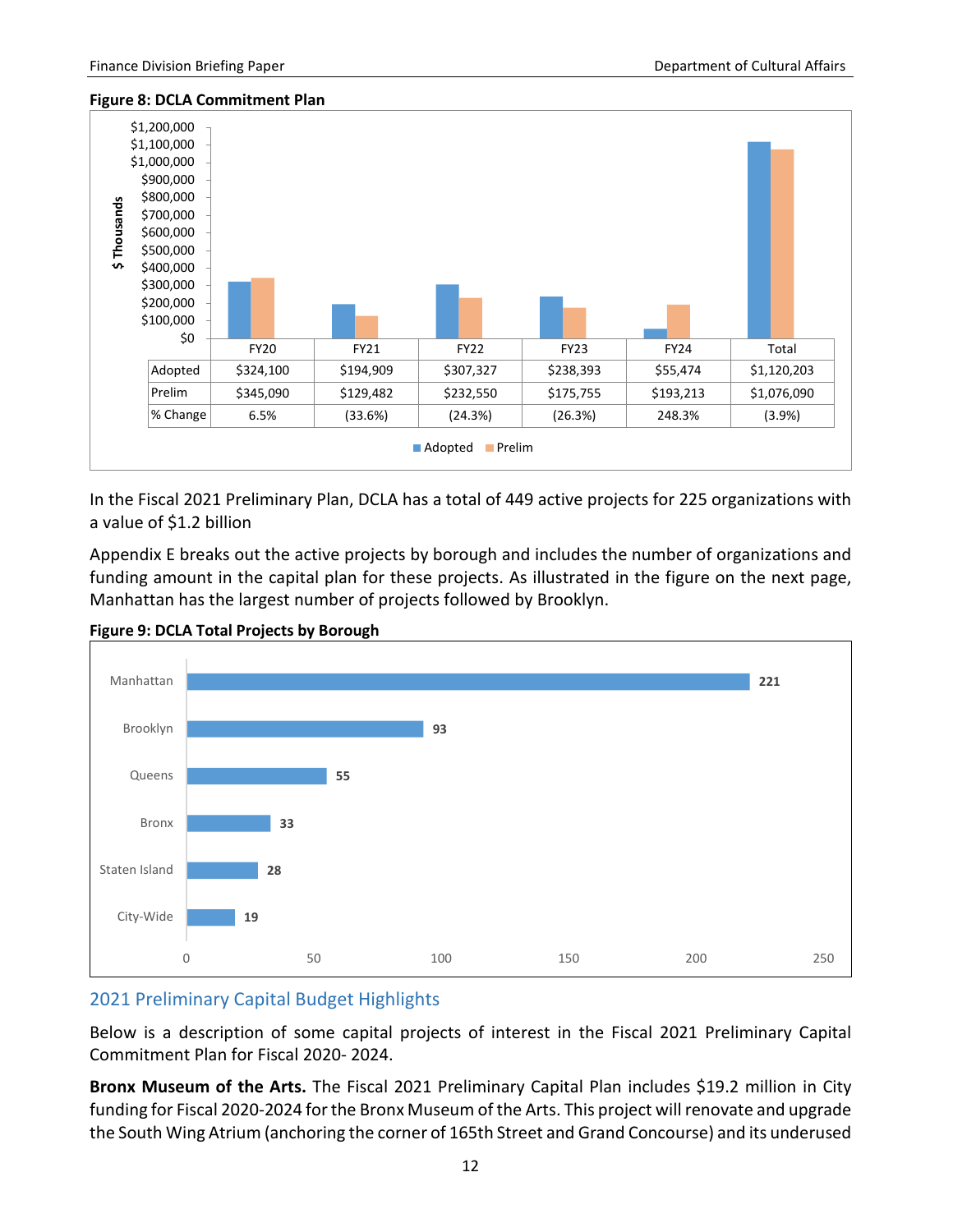spaces to create expanded program areas and improve visitor circulation between the Bronx Museum's older South Wing and more modern North Wing. The project will be managed by the New York City Economic Development Corporation (NYCEDC).

**American Museum of Natural History Science and Education Center.** The Fiscal 2021 Preliminary Capital Plan includes \$48 million in City funding for Fiscal 2020-2024 for The Richard Gilder Center for Science, Education, and Innovation. A total of \$30 million of the project funding was registered in Fiscal 2019. The Gilder Center will add approximately 180,000 square feet of space to the museum campus, making necessary improvements to the museum's capacity to integrate scientific research, collections and exhibition with its educational programming. Thirty new connections from the Gilder Center to ten existing museum buildings will be created. New state-of-the-art facilities for research, exhibition, and education will be provided. The ground breaking ceremony was on June 12, 2019. The project construction will be completed in 2022. City funds are being administered by NYCEDC.

**Lincoln Center Master Plan.** The Fiscal 2021 Preliminary Capital Plan includes \$8.3 million in City funding for Fiscal 2020-2024 carried over from the Redevelopment project and allocated toward the renovation and upgrade of the northwest corner of Lincoln Center's campus at Amsterdam Avenue and 65<sup>th</sup> Street. This scope is the final phase of the Center's campus wide renovation. A total of \$5.1 million in funding has carried over from the original Master Plan allocation and additional funds have been repurposed from multiple capital allocations that have been determined to be problematic with respect to eligibility. Lincoln Center is in the early stages of design. DCLA is in working with LCPA to initiate the project as a Funding Agreement with the NYCEDC.

**Lower Eastside Tenement Museum (LESTM).** Fiscal 2021 Preliminary Capital Plan includes \$3.4 million in City funding for Fiscal 2020-2024 for the Tenement Museum's 97 Orchard Street Building Stabilization and 5th Floor Joseph Moore Exhibit Build-out. The objective of this project is to provide much need stabilization and rehabilitation to the landmarked 97 Orchard Street tenement building. Proposed project scope will include: interior structural stabilization, exterior masonry, window, and roof replacement, HVAC, electrical and security upgrades. In addition to building rehabilitation, the project will include the build-out of a new 5th floor interpretive program; "An African American story: The Joseph Moore Family". The project is in the early stages of design. DCLA is in working with LESTM to initiate this project as a funding agreement with the NYCEDC.

**WCS New York Aquarium.** The Fiscal 2021 Preliminary Capital Plan includes \$114.5 million in City funding for Fiscal 2020 through Fiscal 2024 for restoration of the New York Aquarium. The Aquarium experienced severe flooding and damage from the storm surge associated with Hurricane Sandy in 2012 and has been only partially open since 2013. The goal of this FEMA-supported project is to restore the Aquarium to its pre-Sandy state with mitigation features which – in combination with the new Ocean Wonders: Sharks! exhibit that opened in 2018 – will result in a restored and expanded public asset. Additional mitigation elements will build resilience, preparing the campus for future storm events of Sandy's magnitude. The Wildlife Conservation Society (WCS), which is managing this project pursuant to a Subgrant Agreement between WCS, DCLA and the NYCEDC, is targeting completion of publically-accessible spaces for 2020, and anticipates that all back-of-house spaces will be complete by the end of 2023. FEMA funding is expected to reimburse the City for 90 percent of the cost of eligible work. City funds are being administered by the NYCEDC.

**Snug Harbor Site-Wide Infrastructure Upgrade.** The Fiscal 2021 Preliminary Capital Plan includes \$10 million in City funding for Fiscal 2020-2024 for Snug Harbor Site-Wide Infrastructure Upgrade. The scope of work for this project is the replacement of an aged chiller and the associated steam and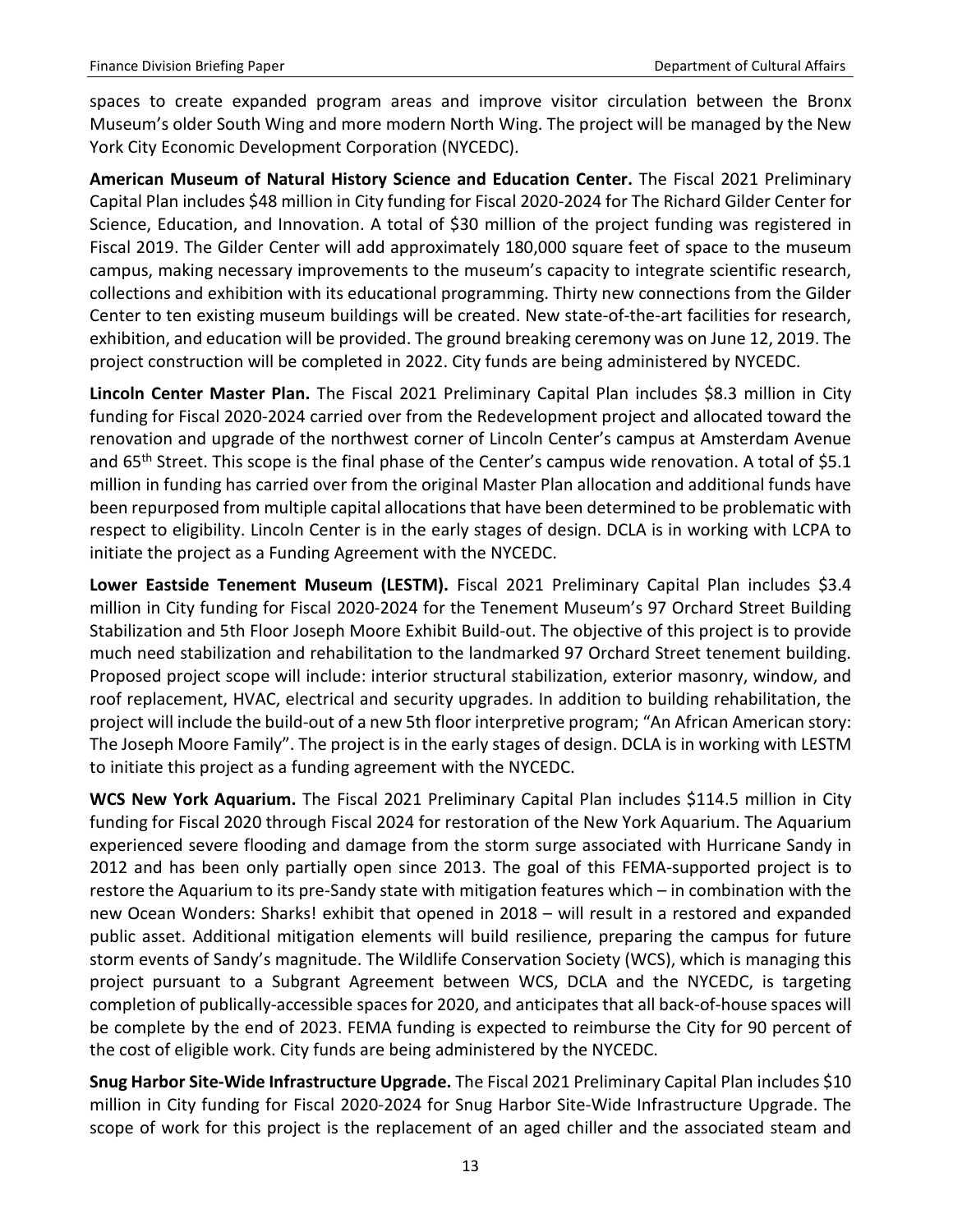chiller distribution pipe infrastructure. The existing chillers in Building "L" have reached the end of their useful life and are in need of immediate replacement. DDC and the contractor have informed Snug Harbor and DCLA that project construction will be completed in time for the summer 2020.

**New York Shakespeare Festival (NYSF) – Delacorte.** The Fiscal 2021 Preliminary Capital Plan includes \$21 million in City funding for Fiscal 2020-2024 for an extensive renovation and upgrade of the Delacorte Theater in Central Park. The Delacorte has outgrown its existing infrastructure in almost every measurable way, from providing sufficient resources for staff and performers to ensuring equitable access and comfort to all. This renovation will build efficiencies that will allow NYSF to expand its season and allow access to many more New Yorkers. The project will rebuild the existing facility (stage, audience seating, back of house and front of house support spaces) with materials that can withstand four seasons of weather, remain water tight, and meet modern code requirements. NYSF is continuing to fundraise for the project and is reviewing plans with constituents including Central Park Conservancy and NYC Department of Parks and Recreation.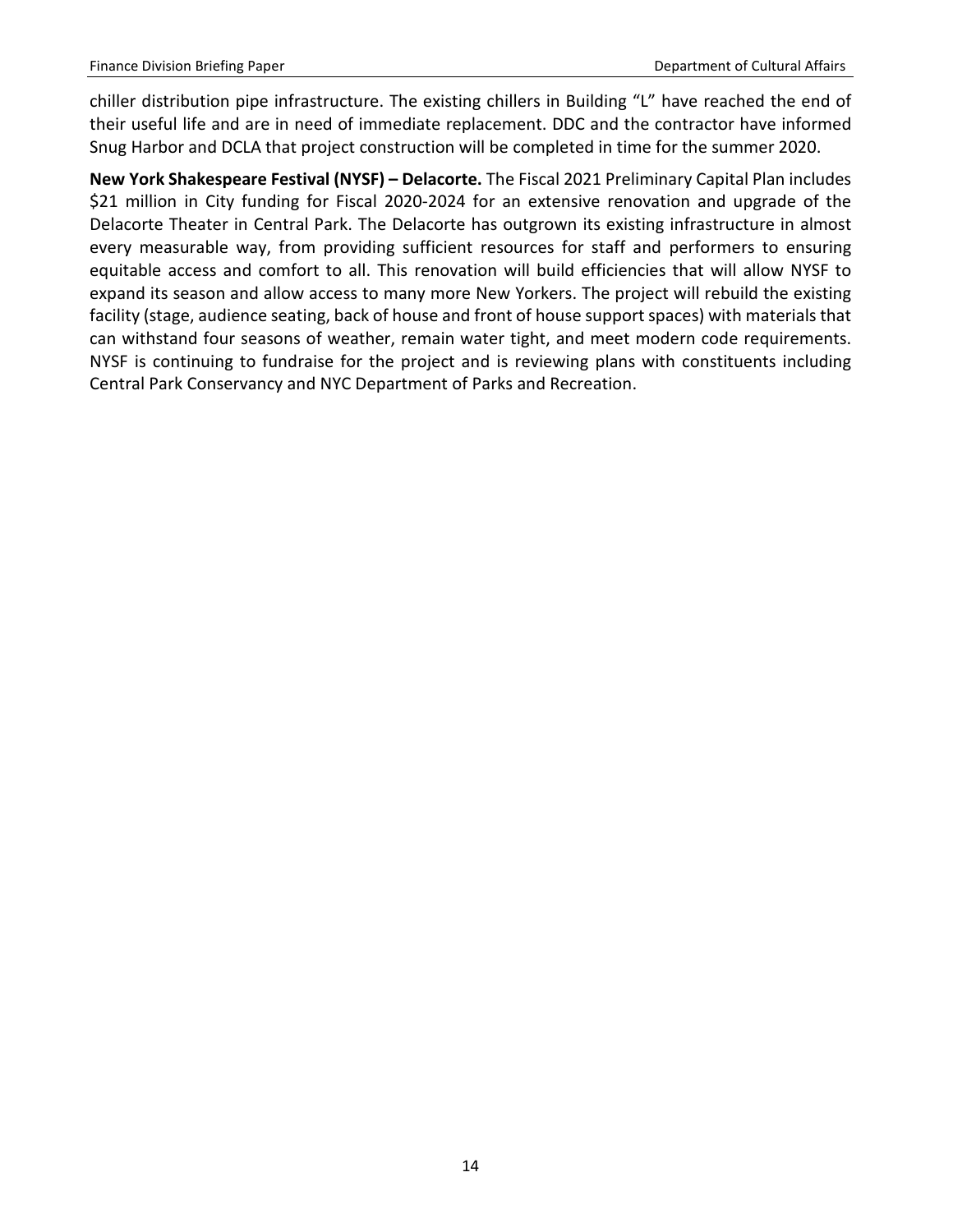# <span id="page-16-0"></span>Appendices

# <span id="page-16-1"></span>A: Budget Actions in the November and the Preliminary Plans

|                                             | <b>FY20</b> |                 |              | <b>FY21</b> |                 |           |  |
|---------------------------------------------|-------------|-----------------|--------------|-------------|-----------------|-----------|--|
| <b>Dollars in Thousands</b>                 | City        | <b>Non-City</b> | <b>Total</b> | City        | <b>Non-City</b> | Total     |  |
| DCLA Budget as of the Fiscal 2020 Adopted   | \$211,576   | \$520           | \$212,096    | \$149,515   | \$525           | \$150,040 |  |
| <b>Budget</b>                               |             |                 |              |             |                 |           |  |
| <b>Other Adjustments</b>                    |             |                 |              |             |                 |           |  |
| Agency Phone Plan Review                    | \$1         | \$0             | \$1          | \$1         | \$0             | \$1       |  |
| <b>CSBA Attorneys Collective Bargaining</b> | 19          | 0               | 19           | 21          | 0               | 21        |  |
| <b>Energy Personnel</b>                     | 0           | 125             | 125          | 0           | 0               | 0         |  |
| <b>EXCEL Projects</b>                       | 0           | 2,295           | 2,295        | 0           | 0               | 0         |  |
| I/C W Cultural Queens                       | 0           | 1,516           | 1,516        | 0           | 0               | $\Omega$  |  |
| I/C W Cultural Affairs Snug                 | 0           | 825             | 825          | 0           | $\Omega$        | 0         |  |
| I/C W Cultural Affairs Brooklyn             | 0           | 706             | 706          | 0           | $\Omega$        | 0         |  |
| I/C W Botanical Garden                      | 0           | 349             | 349          | $\Omega$    | $\Omega$        | $\Omega$  |  |
| L237 Collective Bargaining                  | 97          | 0               | 97           | 162         | 0               | 162       |  |
| <b>PS Savings</b>                           | (96)        | 0               | (96)         | (96)        | 0               | (96)      |  |
| <b>Baseline Funding Correction</b>          | 1,000       | $\Omega$        | 1,000        | 1,000       | 0               | 1,000     |  |
| DCLA CC Member Items Reallocation           | (303)       | 0               | (303)        | 0           | 0               | 0         |  |
| Lease Adjustment                            | 27          | 0               | 27           | 0           | $\Omega$        | $\Omega$  |  |
| <b>PS Savings</b>                           | (150)       | 0               | (150)        | 0           | 0               | $\Omega$  |  |
| The MET Expense to Capital Swap             | 0           | $\Omega$        | $\Omega$     | (3,000)     | 0               | (3,000)   |  |
| <b>TOTAL, All Changes</b>                   | \$595       | \$5,816         | \$6,411      | (51, 912)   | \$0             | (\$1,912) |  |
| DCLA Budget as of the Fiscal 2021           | \$212,170   | \$6,336         | \$218,507    | \$147,601   | \$525           | \$148,125 |  |
| <b>Preliminary Budget</b>                   |             |                 |              |             |                 |           |  |

# <span id="page-16-2"></span>B: Organizations on City Property receiving utility grants

| <b>Cultural Organization</b>                                        | <b>Amount Received in Fiscal 2020</b> |
|---------------------------------------------------------------------|---------------------------------------|
| Aaron Davis Hall, Inc.                                              | \$60,000                              |
| BRIC ARTS MEDIA BKLYN, INC.                                         | \$260,000                             |
| Bronx River Art Center, Inc.                                        | \$60,000                              |
| Clemente Soto Velez Cultural and Educational Center, Inc.           | \$98,000                              |
| Dance Theatre of Harlem, Inc.                                       | \$88,000                              |
| Louis Armstrong House                                               | \$18,000                              |
| Mabou Mines Development Foundation, Inc.                            | \$40,000                              |
| Movement Research, Inc.                                             | \$31,000                              |
| Performance Space 122                                               | \$75,000                              |
| Pregones Touring Puerto Rican Theatre Collection, Inc.              | \$30,000                              |
| Society for the Preservation of Weeksville & Bed-Stuyvesant History | \$65,000                              |
| Theater for a New Audience                                          | \$110,000                             |
| Urbanglass New York Contemporary Glass Center Inc.                  | \$285,000                             |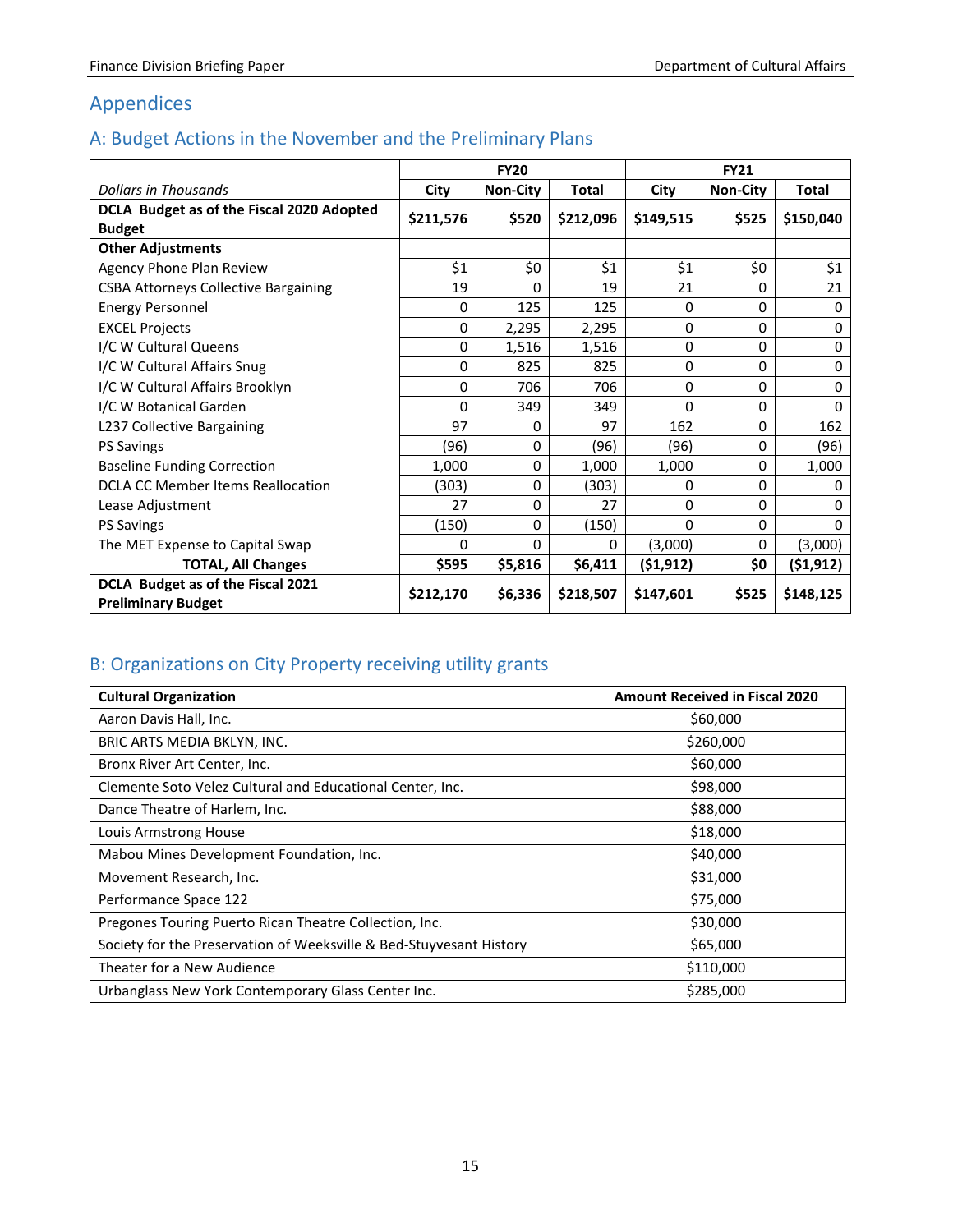### <span id="page-17-0"></span>C: Program Areas

### <span id="page-17-1"></span>**Office of the Commissioner**

|  |  | <b>Office of the Commissioner</b> |
|--|--|-----------------------------------|
|  |  |                                   |

| <b>Dollars in Thousands</b>                         |             |             |             |                         |             |                  |
|-----------------------------------------------------|-------------|-------------|-------------|-------------------------|-------------|------------------|
|                                                     | <b>FY18</b> | <b>FY19</b> | <b>FY20</b> | <b>Preliminary Plan</b> |             | *Difference      |
|                                                     | Actual      | Actual      | Adopted     | <b>FY20</b>             | <b>FY21</b> | <b>FY20-FY21</b> |
| <b>Spending</b>                                     |             |             |             |                         |             |                  |
| <b>Personal Services</b>                            |             |             |             |                         |             |                  |
| <b>Additional Gross Pay</b>                         | \$141       | \$110       | \$5         | \$5                     | \$5         | \$0              |
| <b>Full-Time Salaried - Civilian</b>                | 3,968       | 4,241       | 4,404       | 4,302                   | 4,516       | 112              |
| Overtime - Civilian                                 | 1           | 0           | 0           | 0                       | 0           | 0                |
| P.S. Other                                          | 0           | 0           | 0           | 0                       | 0           | 0                |
| Unsalaried                                          | 553         | 572         | 551         | 851                     | 559         | 9                |
| <b>Subtotal</b>                                     | \$4,662     | \$4,924     | \$4,959     | \$5,157                 | \$5,081     | \$121            |
| <b>Other Than Personal Services</b>                 |             |             |             |                         |             |                  |
| <b>Contractual Services</b>                         | \$33        | \$31        | \$85        | \$64                    | \$85        | \$0              |
| <b>Contractual Services - Professional Services</b> | 83          | 61          | 59          | 59                      | 59          | 0                |
| Fixed & Misc. Charges                               | 4           | 1           | 0           | $\Omega$                | 0           | 0                |
| Other Services & Charges                            | 1,645       | 1,668       | 1,567       | 1,937                   | 6,334       | 4,767            |
| Property & Equipment                                | 8           | 10          | 106         | 27                      | 106         |                  |
| <b>Supplies &amp; Materials</b>                     | 48          | 62          | 45          | 78                      | 45          | 0                |
| <b>Subtotal</b>                                     | \$1,820     | \$1,832     | \$1,863     | \$2,166                 | \$6,629     | \$4,767          |
| <b>TOTAL</b>                                        | \$6,482     | \$6,756     | \$6,822     | \$7,323                 | \$11,710    | \$4,888          |
| <b>Funding</b>                                      |             |             |             |                         |             |                  |
| City Funds                                          |             |             | \$6,407     | \$6,783                 | \$11,291    | \$4,885          |
| Capital-IFA                                         |             |             | 248         | 248                     | 249         | 1                |
| <b>State</b>                                        |             |             | 3           | 3                       | 3           | 0                |
| Federal - Community Development                     |             |             | 152         | 152                     | 154         | 1                |
| Intra City                                          |             |             | 11          | 136                     | 13          | 2                |
| <b>TOTAL</b>                                        | \$6,482     | \$6,756     | \$6,822     | \$7,323                 | \$11,710    | \$4,888          |
| <b>Budgeted Headcount</b>                           |             |             |             |                         |             |                  |
| <b>Full-Time Positions - Civilian</b>               | 50          | 52          | 55          | 55                      | 55          | 0                |
| <b>TOTAL</b>                                        | 50          | 52          | 55          | 55                      | 55          | $\mathbf 0$      |

*\*The difference of Fiscal 2020 Adopted Budget compared to Fiscal 2021 Preliminary Budget.*

### <span id="page-17-2"></span>**Cultural Programs**

| <b>Cultural Programs</b>            |             |             |             |                         |             |                  |
|-------------------------------------|-------------|-------------|-------------|-------------------------|-------------|------------------|
| Dollars in Thousands                |             |             |             |                         |             |                  |
|                                     | <b>FY18</b> | <b>FY19</b> | <b>FY20</b> | <b>Preliminary Plan</b> |             | *Difference      |
|                                     | Actual      | Actual      | Adopted     | <b>FY20</b>             | <b>FY21</b> | <b>FY20-FY21</b> |
| <b>Spending</b>                     |             |             |             |                         |             |                  |
| <b>Other Than Personal Services</b> |             |             |             |                         |             |                  |
| <b>Contractual Services</b>         | \$0         | \$45        | \$0         | \$0                     | \$0         | \$0              |
| <b>Contractual Services - CIGs</b>  | 65,296      | 70,930      | 66,546      | 82,072                  | 30,218      | ( \$36, 328)     |
| Fixed & Misc. Charges               | 259         | 114         | 0           | 0                       | 0           | Ω                |
| <b>Other Services &amp; Charges</b> | 344         | 843         | 18,163      | 1,559                   | 500         | (17, 663)        |
| <b>TOTAL</b>                        | \$65,899    | \$71,887    | \$84,709    | \$83,631                | \$30,718    | ( \$53,991)      |
| <b>Funding</b>                      |             |             |             |                         |             |                  |
| City Funds                          |             |             | \$84,603    | \$83,525                | \$30,612    | ( \$53,991)      |
| Federal - Community Development     |             |             | 106         | 106                     | 106         | 0                |
| <b>TOTAL</b>                        | \$65,899    | \$71.887    | \$84.709    | \$83.631                | \$30.718    | (553,991)        |

*\*The difference of Fiscal 2020 Adopted Budget compared to Fiscal 2021 Preliminary Budget.*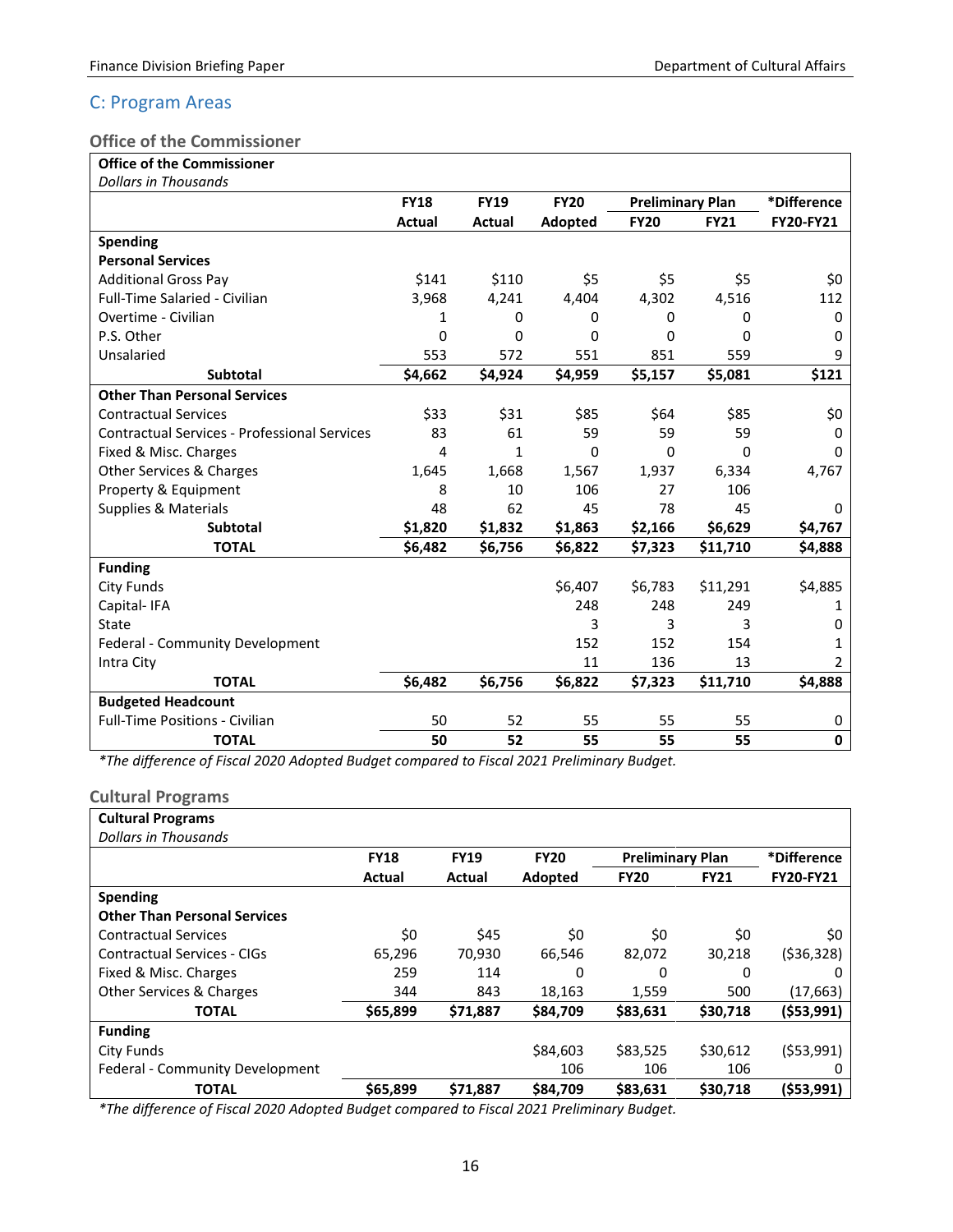### <span id="page-18-0"></span>**Cultural Institutions**

| <b>Cultural Institutions</b>            |             |             |             |                            |           |                  |  |
|-----------------------------------------|-------------|-------------|-------------|----------------------------|-----------|------------------|--|
| <b>Dollars in Thousands</b>             |             |             |             |                            |           |                  |  |
|                                         | <b>FY18</b> | <b>FY19</b> | <b>FY20</b> | <b>Preliminary Plan</b>    |           | *Difference      |  |
|                                         | Actual      | Actual      | Adopted     | <b>FY20</b><br><b>FY21</b> |           | <b>FY20-FY21</b> |  |
| Spending                                |             |             |             |                            |           |                  |  |
| <b>Other Than Personal Services</b>     |             |             |             |                            |           |                  |  |
| American Museum of Natural History      | \$15,997    | \$17,499    | \$17,181    | \$17,955                   | \$15,689  | (51, 493)        |  |
| Brooklyn Academy of Music               | 2,784       | 2,906       | 3,009       | 3,109                      | 2,692     | (317)            |  |
| Brooklyn Botanical Garden               | 4,601       | 4,786       | 4,386       | 5,223                      | 3,879     | (507)            |  |
| Brooklyn Children's Museum              | 2,071       | 2,288       | 2,225       | 2,271                      | 1,834     | (391)            |  |
| <b>Brooklyn Museum</b>                  | 8,552       | 8,438       | 8,919       | 8,989                      | 8,026     | (893)            |  |
| Metropolitan Museum of Art              | 25,758      | 25,981      | 23,995      | 25,927                     | 22,378    | (1,617)          |  |
| Museum of the City of New York          | 1,688       | 1,896       | 1,791       | 1,944                      | 1,620     | (171)            |  |
| New York Botanical Garden               | 7,625       | 7,765       | 7,371       | 8,015                      | 6,511     | (860)            |  |
| New York Hall of Science                | 2,022       | 2,061       | 2,107       | 2,107                      | 1,906     | (201)            |  |
| New York Shakespeare Festival           | 1,109       | 1,135       | 1,168       | 1,233                      | 1,070     | (99)             |  |
| <b>Other Cultural Institutions</b>      | 20,085      | 22,838      | 22,503      | 22,069                     | 17,767    | (4, 736)         |  |
| Queens Botanical Garden                 | 4,231       | 3,535       | 1,353       | 2,959                      | 994       | (358)            |  |
| SI Institute of Arts & Sciences         | 1,041       | 1,151       | 1,089       | 1,149                      | 892       | (197)            |  |
| Snug Harbor Cultural Center             | 2,857       | 3,312       | 2,055       | 2,970                      | 1,722     | (333)            |  |
| <b>Staten Island Historical Society</b> | 810         | 936         | 844         | 884                        | 651       | (193)            |  |
| Staten Island Zoological Society        | 1,586       | 1,777       | 1,794       | 1,834                      | 1,380     | (414)            |  |
| Studio Museum in Harlem                 | 985         | 929         | 656         | 696                        | 530       | (126)            |  |
| Wave Hill                               | 1,431       | 1,486       | 1,523       | 1,548                      | 1,255     | (269)            |  |
| <b>Wildlife Conservation Society</b>    | 14,885      | 15,680      | 16,594      | 16,669                     | 14,900    | (1,695)          |  |
| <b>TOTAL</b>                            | \$120,117   | \$126,400   | \$120,566   | \$127,553                  | \$105,697 | ( \$14, 869)     |  |
| <b>Funding</b>                          |             |             |             |                            |           |                  |  |
| City Funds                              |             |             | \$120,566   | \$121,862                  | \$105,697 | ( \$14, 869)     |  |
| Intra City                              |             |             | 0           | 5,691                      | 0         | 0                |  |
| <b>TOTAL</b>                            | \$120,117   | \$126,400   | \$120,566   | \$127,553                  | \$105,697 | ( \$14, 869)     |  |

*\*The difference of Fiscal 2020 Adopted Budget compared to Fiscal 2021 Preliminary Budget.*

### <span id="page-18-1"></span>D: List of Cultural Institution Groups (CIGs)

| #  | <b>Cultural Organization</b>                                   | <b>Year Founded</b> | <b>Year Incorporated</b> |
|----|----------------------------------------------------------------|---------------------|--------------------------|
| 1  | American Museum of Natural History                             | 1869                | 1869                     |
| 2  | American Museum of the Moving Image                            | 1984                | 1984                     |
| 3  | EL Museo del Barrio                                            | 1969                | 1071                     |
| 4  | <b>Bronx County Historical Society</b>                         | 1955                | 1955                     |
| 5  | Bronx Museum of the Arts                                       | 1971                | 1972                     |
| 6  | Brooklyn Academy of Music                                      | 1861                | 1969                     |
| 7  | Brooklyn Botanic Garden Corporation                            | 1910                | 1977                     |
| 8  | Brooklyn Children's Museum                                     | 1899                | 1979                     |
| 9  | Brooklyn Institute of Arts and Sciences                        | 1890                | 1890                     |
| 10 | Carnegie Hall Corporation                                      | 1960                | 1960                     |
| 11 | Flushing Council on Culture and the Arts                       | 1979                | 1983                     |
| 12 | Jamaica Center for Arts & Learning, Inc.                       | 1972                | 1978                     |
| 13 | Lincoln Center for the Performing Arts, Inc.                   | 1956                | 1956                     |
| 14 | Metropolitan Museum of Art                                     | 1870                | 1870                     |
| 15 | Museum of Jewish Heritage - A Living Memorial to the Holocaust | 1981                | 1981                     |
| 16 | Museum of the City of New York                                 | 1923                | 1923                     |
| 17 | New York Botanical Garden                                      | 1891                | 1891                     |
|    | 18 New York City Ballet                                        | 1948                | 1977                     |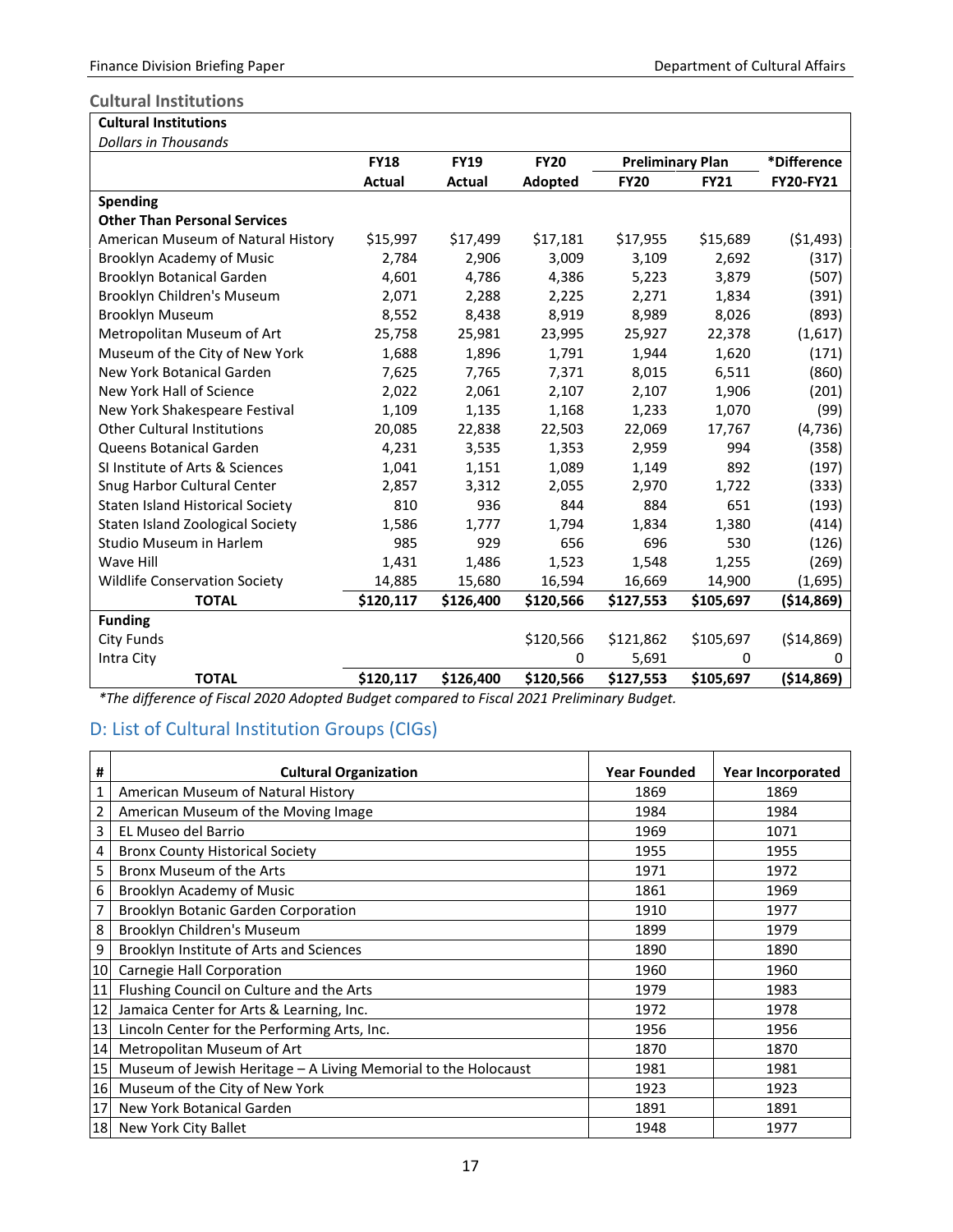| #  | <b>Cultural Organization</b>                         | <b>Year Founded</b> | <b>Year Incorporated</b> |
|----|------------------------------------------------------|---------------------|--------------------------|
| 19 | New York City Center                                 | 1943                | 1976                     |
| 20 | New York Hall of Science                             | 1964                | 1964                     |
| 21 | New York Shakespeare Festival                        | 1954                | 1954                     |
| 22 | P.S.1 Contemporary Art Center, Inc.                  | 1971                | 1972                     |
| 23 | Queens Botanical Garden Society, Inc.                | 1946                | 1946                     |
| 24 | Queens Museum of Art                                 | 1972                | 1972                     |
| 25 | Queens Theatre in the Park, Inc.                     | 1972                | 1989                     |
| 26 | Snug Harbor Cultural Center & Botanical Garden, Inc. | 1975                | 1976                     |
| 27 | Staten Island Children's Museum                      | 1974                | 1974                     |
| 28 | Staten Island Historical Society                     | 1856                | 1856                     |
| 29 | Staten Island Institute of Arts and Sciences         | 1881                | 1918                     |
| 30 | Staten Island Zoological Society, Inc.               | 1933                | 1934                     |
| 31 | Studio Museum in Harlem                              | 1967                | 1967                     |
| 32 | Wave Hill                                            | 1965                | 1965                     |
| 33 | Wildlife Conservation Society (NY Aquarium)          | 1896                | 1896                     |
| 34 | Wildlife Conservation Society (Bronx Zoo)            | 1895                | 1895                     |

### <span id="page-19-0"></span>E: PMMR

|                                                                                                                         | Actual      |             | <b>Target</b> |             | 4-Month Actual |             |             |
|-------------------------------------------------------------------------------------------------------------------------|-------------|-------------|---------------|-------------|----------------|-------------|-------------|
| <b>Performance Indicators</b>                                                                                           | <b>FY17</b> | <b>FY18</b> | <b>FY19</b>   | <b>FY20</b> | <b>FY21</b>    | <b>FY19</b> | <b>FY20</b> |
| E-mails responded to in 14 days (%)                                                                                     | 89%         | 84%         | 91%           | 88%         | 88%            | 89%         | 93%         |
| Letters responded to in 14 days (%)                                                                                     | 100%        | 100%        | 100%          | 90%         | 90%            | 100%        | 100%        |
| <b>MFTA transactions</b>                                                                                                | 6,356       | 6,550       | 6,585         | 5,300       | 5,300          | 2,088       | 2,085       |
| Schools, non-profits and City/State agencies<br>served by Materials for the Arts (MFTA)                                 | 2,165       | 2,168       | 2,091         | $\ast$      | *              | 1,168       | 1,257       |
| Capital projects authorized to proceed                                                                                  | 67          | 45          | 55            | $\ast$      | $\ast$         | <b>NA</b>   | <b>NA</b>   |
| Capital projects initiated (%)                                                                                          | 99%         | 69%         | 110%          | 66%         | 66%            | <b>NA</b>   | <b>NA</b>   |
| Average days to issue initial Cultural<br>Development Fund (CDF) payments after<br>complying with all City requirements | 6           | 6           | 8             | 7           | 7              | <b>NA</b>   | NA          |
| Average days to issue final CDF payments                                                                                | 4           | 4           | 4             | 5           | 5              | <b>NA</b>   | <b>NA</b>   |
| Program organizations awarded CDF payments                                                                              | 933         | 942         | 973           | $\ast$      | $\ast$         | 970         | 987         |
| Total financial support provided to qualifying<br>organizations (\$000,000)                                             | \$170.9     | \$179.2     | \$189.4       | $\ast$      | *              | <b>NA</b>   | <b>NA</b>   |
| Operating support payments made to Cultural<br>Institutions Group by the 5th day of each month<br>(%)                   | 100%        | 91%         | 82%           | 100%        | 100%           | 100%        | 0%          |
| Total visitors to the Cultural Institutions Group<br>(000)                                                              | 22,785      | 23,180      | 22,648        | *           | *              | <b>NA</b>   | <b>NA</b>   |
| Visitors using free admission and/or tickets (%)                                                                        | 27%         | 27%         | 28%           | $\ast$      | $\ast$         | <b>NA</b>   | <b>NA</b>   |

## <span id="page-19-1"></span>F: Active Projects

| <b>Borough</b> | <b>Total Projects</b> | <b>Total Organizations</b> | <b>Amount in Plan</b> |
|----------------|-----------------------|----------------------------|-----------------------|
| <b>Bronx</b>   | 33                    | 14                         | \$94,791,000          |
| Brooklyn       | 93                    | 46                         | 342,943,000           |
| Manhattan      | 221                   | 126                        | 436,215,000           |
| Queens         | 55                    | 20                         | 146,663,000           |
| Staten Island  | 28                    | 12                         | 70,971,000            |
| City-Wide      | 19                    |                            | 87,852,000            |
| <b>TOTAL</b>   | 449                   | 225                        | \$1,179,435,000       |